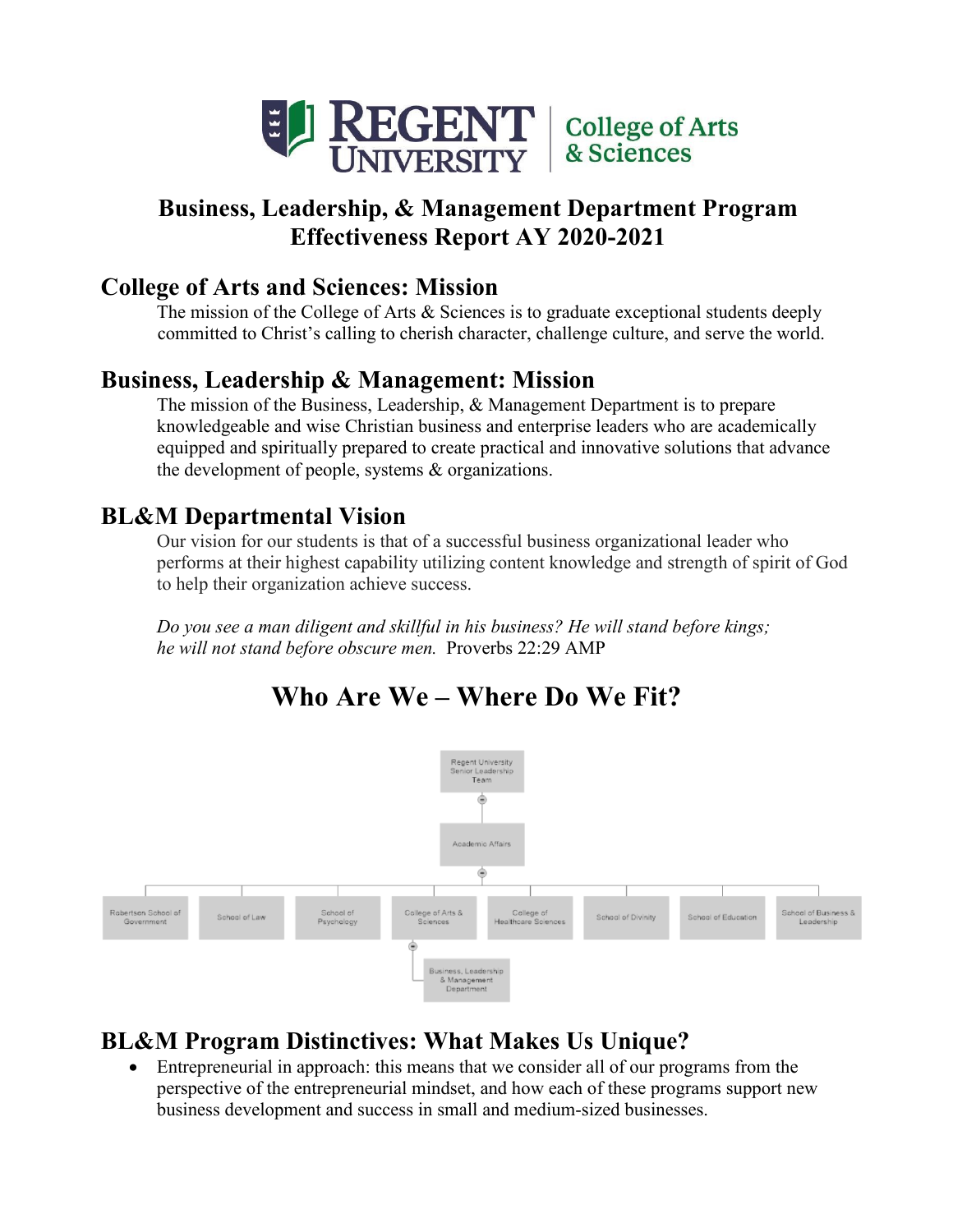- • Network Integration: this means we actively integrate our students with our business alongside local business professionals. community; and promote students' involvement in internships and projects working
- • Practical in application: this means that all of our assignments our case studies, our exercises, our final projects - are all looking ahead to the projects and activities that students will be doing in an actual business setting.
- scripture and their discipline, and to be exceptional at integrating faith and their work. • Theologically engaged: our focus is on training Christians who work in business, not in preparing business persons who are Christians. We want them to know and discern well the

## **Program Learning Objectives and Related Outcomes:**

 The following information is included in each BL&M syllabus and is the core of our assessments.

 **PLO 1** The Business, Leadership, & Management Department prepares students to analyze business theories and operational functions in the light of God's revealed truth.

- 1. Students will be able to explain foundational principles and concepts of the discipline / major.
- 2. Students will be able to apply discipline-based tools to discipline workplace practices.

 **PLO 2** The Business, Leadership, & Management Department prepares students to apply professional, ethical, and responsible entrepreneurial behaviors to tangible business situations from a Biblical worldview.

- 3. Students will be able to apply biblical concepts and principles to discipline practices, and ethical decision-making in dealing with stakeholders and recommending solutions.
- 4. Students will be able to synthesize the fundamental elements of the discipline to apply solutions to solve business cases.

 **PLO 3** The Business, Leadership, & Management Department prepares students to recommend solutions to real-world problems based on strategic business applications and data-driven assessments.

- 5. Students will be able to synthesize and evaluate relevance of data.
- 6. Students will be able to develop well-written organized reports and/or presentations that explain findings and justify recommendations

 COLLEGE CAMPUSES Highlights from the Regent University 2021 Niche rankings:

- Top 15 Best College Campuses in America
- Top 5 Best College Campuses in Virginia
- "A+" Campus Rating

DEGREE PROGRAMS

 • Top 10 Best Colleges for Business in Virginia BEST COLLEGES IN VIRGINIA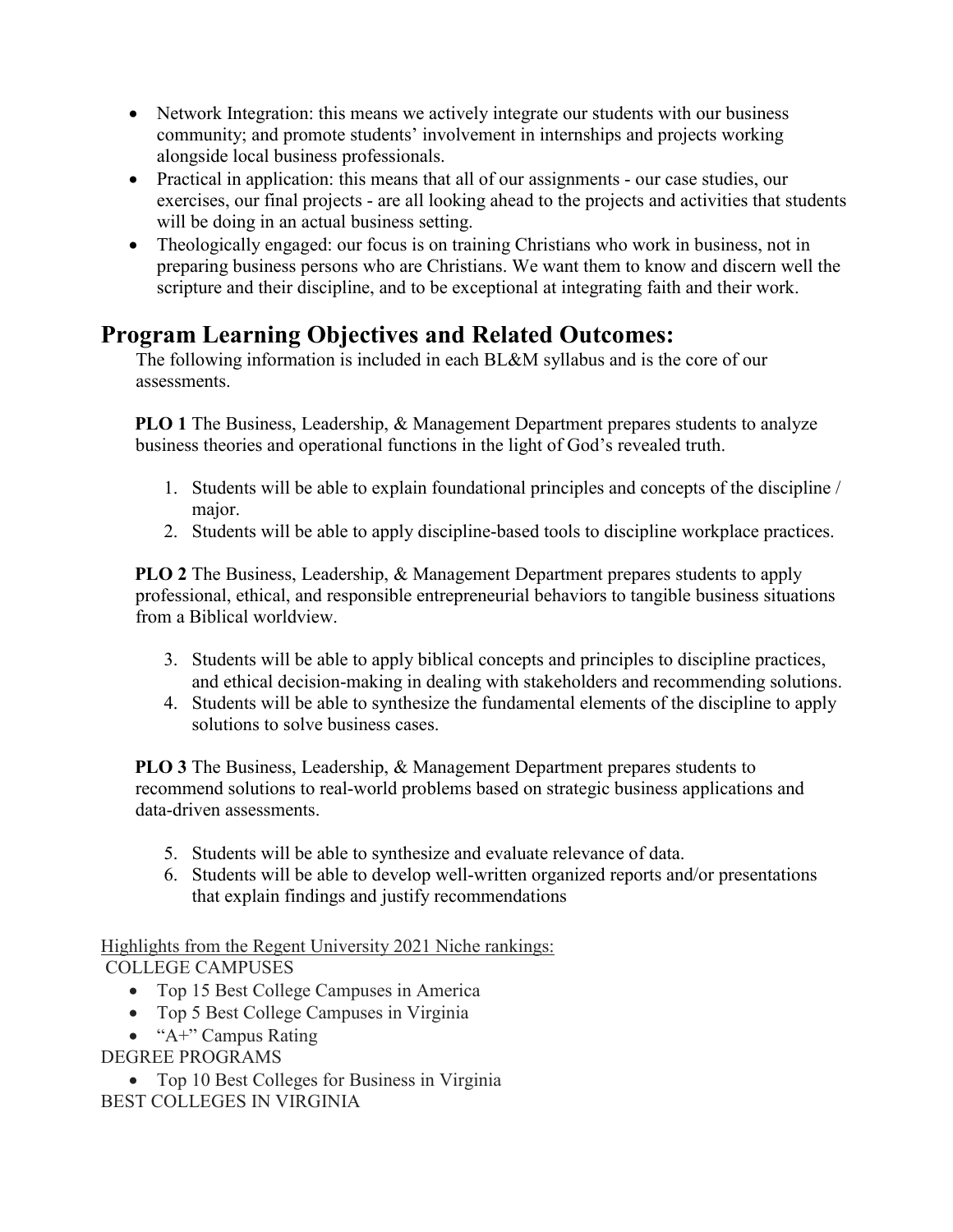- Top 5 Best Online Colleges in Virginia
- Top 20 Best Colleges in Virginia
- Top 10 Best Private Universities in Virginia

|                                                   |                                                            |                                                               | <b>Accredited Major Program Information</b>    |                                              |
|---------------------------------------------------|------------------------------------------------------------|---------------------------------------------------------------|------------------------------------------------|----------------------------------------------|
| <b>Program Name</b>                               | <b>Delivery</b><br><b>Modality(ies)</b>                    | <b>Average Time</b><br><b>for Degree</b><br><b>Completion</b> | <b>Transfer Credit</b><br><b>Hours Average</b> | <b>Total Credit</b><br><b>Hours Required</b> |
|                                                   |                                                            |                                                               | (see table below)                              |                                              |
| A.A. in Business<br>(UBUS)                        | All Delivery<br>methods:<br>traditional; online;<br>hybrid | 2 years                                                       |                                                | 64 credit hours                              |
|                                                   |                                                            |                                                               |                                                |                                              |
| $B.S.$ in<br>Accounting<br>(UACC)                 | All Delivery<br>methods:<br>traditional; online;<br>hybrid | 2 years                                                       | 39                                             | 120 credit hours                             |
| <b>B.S.</b> in Business<br>(UBSB)                 | All Delivery<br>methods:<br>traditional; online;<br>hybrid | $2\frac{1}{2}$ years                                          | 26                                             | 120 credit hours                             |
| B.S. in Human<br>Resource<br>Management<br>(UHRM) | All Delivery<br>methods:<br>traditional; online;<br>hybrid | 2 years                                                       | 29                                             | 120 credit hours                             |
| $B.S.$ in<br>Management<br>(UBMG)                 | All Delivery<br>methods:<br>traditional; online;<br>hybrid | 3 years                                                       | 44                                             | 120 credit hours                             |
| $B.S.$ in<br>Marketing<br>(UMKT)                  | All Delivery<br>methods:<br>traditional; online;<br>hybrid | $1\frac{1}{2}$ year                                           | 40                                             | 120 credit hours                             |

 at Regent University is a little over 2 years (2.17 years), it is important to keep in mind that the majority of our Business Unit undergraduate students are transfer students. Therefore, the average time for degree completion is typically below the 4 to 6-year standard. While the average overall time for degree completion from the time students begin taking courses

## **BL&M Program by the Numbers**

 • There are 138 full-time faculty teach at Regent University. There are 48 full-time faculty in the College of Arts and Sciences; and 4 full-time faculty in the Business, Leadership and Management Department.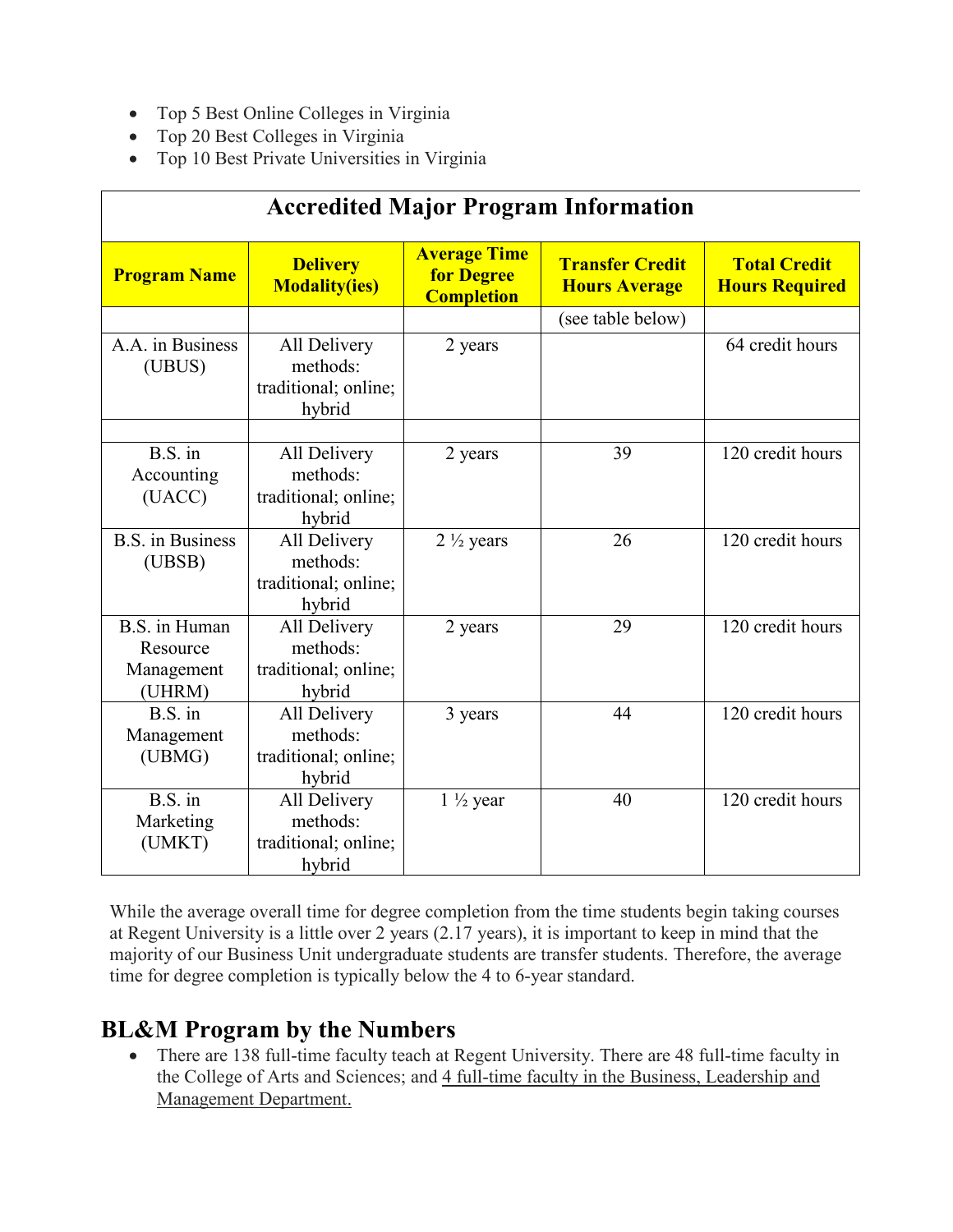• Approximately 722 individuals serve as adjunct faculty members at Regent University throughout the academic year. There are 339 part-time faculty and 47 full-time faculty in the College of Arts and Sciences. There are 4 full-time and approximately 48 part-time faculty in the Business, Leadership and Management Department.

| Start of<br>Academic<br>Year | Majors<br>Offered | Sections<br>Taught | Faculty<br>Teaching | Classes<br>Taught per<br>Faculty | <b>Notes</b>                                                   |
|------------------------------|-------------------|--------------------|---------------------|----------------------------------|----------------------------------------------------------------|
| Fall 2012                    | $\overline{3}$    | 84                 | 38                  | 2.2                              | 3 Separate Departments<br>Combined into One                    |
| Fall 2013                    | $\overline{3}$    | 72                 | 29                  | 2.5                              | Separating and Revising<br><b>BUSN</b> and LDST Curriculum     |
| Fall 2014                    | $\overline{4}$    | 68                 | 34                  | 2.0                              | Offering 5 concentrations in<br>the BS in Business major       |
| Fall 2015                    | $\overline{7}$    | 83                 | 36                  | 2.3                              | IST, Cyber and Computer<br>Science Moved to<br>New Department  |
| Fall 2016                    | 8                 | 96                 | 42                  | 2.3                              | Still offering 5 concentrations<br>in the BS in Business major |
| Fall 2017                    | 10                | 113                | 44                  | 2.6                              | Included HCMT courses; now<br>transferred to CHS               |
| <b>Fall 2018</b>             | 11                | 113                | 40                  | 2.8                              |                                                                |
| Fall 2019                    | 11                | 109                | 38                  | 2.9                              | Now offering 6 concentrations<br>in the BS in Business major   |
| Fall 2020                    | 11                | 111                | 38                  | 2.9                              | Now offering 7 concentrations<br>in the BS in Business major   |

Student Enrollment for the most recent years is located in the table below.

## **Performance Measures:**

 Tools used to measure BL&M student performance and Departmental effectiveness include the following metrics, which are based guidelines established by the Council on Higher Education Accreditation (CHEA):

- 1. Unit Performance see chart below
- 2. Student Academic Performance: Peregrine Academics Assessment
- 3. Stakeholder Feedback: Graduating Student Survey 2020 (All BL&M Majors)
- 4. Faculty Continual Improvement: Participation in Teacher Education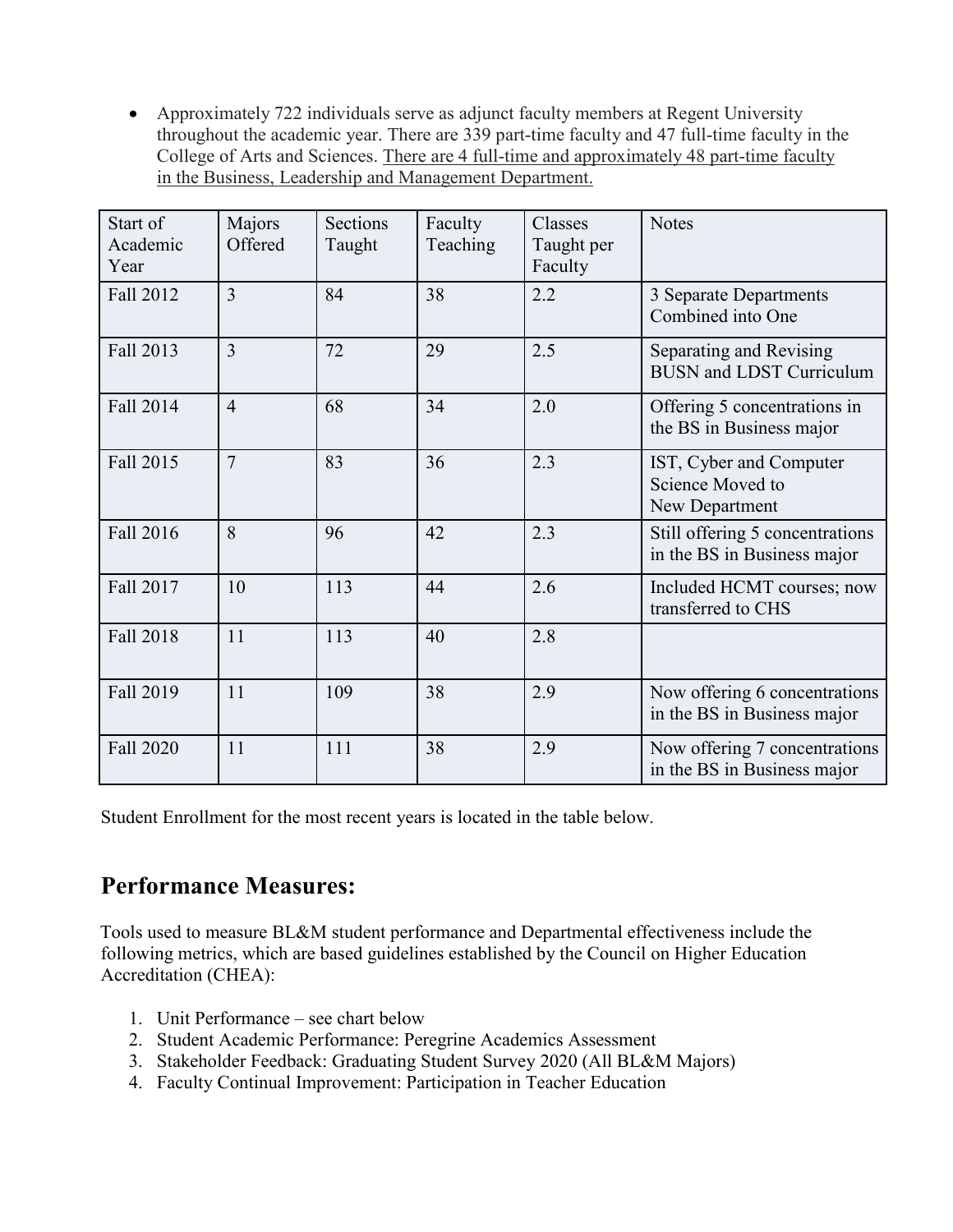| 1. Unit Performance: Two Measures: Program Retention Data & Program Graduation |  |  |  |
|--------------------------------------------------------------------------------|--|--|--|
| <b>Rates</b>                                                                   |  |  |  |

| **Accredited                                  |                 | Enrollment   |              |                     | Degrees<br>Conferred |                                      | <b>Retention Rate</b>             |                  | <b>Graduation Rate</b> |
|-----------------------------------------------|-----------------|--------------|--------------|---------------------|----------------------|--------------------------------------|-----------------------------------|------------------|------------------------|
| Major                                         | Fall<br>2018    | Fall<br>2019 | Fall<br>2020 | AY<br>2018-<br>2019 | AY<br>2019-<br>2020  | $2017 -$<br>2018 to<br>2018-<br>2019 | 2018-<br>2019 to<br>2019-<br>2020 | $2015 -$<br>2016 | 2016-<br>2017          |
| **A.A. Business                               | 40              | 31           | 13           | 10                  | $\overline{4}$       | 42%                                  | 53%                               | 11%              | 19%                    |
| <b>B.A.</b> Leadership<br><b>Studies</b>      | 81              | 65           | 61           | 20                  | 14                   | 72%                                  | 74%                               | 40%              | 22%                    |
| B.A.S.<br>Management &<br>Leadership          | $\overline{19}$ | 16           | 16           | $\overline{5}$      | $\overline{3}$       | 100%                                 | 57%                               | 46%              | 33%                    |
| $*$ $B.S.$<br>Accounting                      | 84              | 89           | 91           | 17                  | 24                   | 78%                                  | 79%                               | 38%              | 37%                    |
| **B.S. Business                               | 353             | 299          | 298          | 70                  | 60                   | 69%                                  | 68%                               | 33%              | 25%                    |
| <b>B.S. Business</b><br>Analytics             | $\overline{4}$  | $\tau$       | 9            | New                 | $\boldsymbol{0}$     |                                      | 67%                               |                  |                        |
| <b>B.S. Christian</b><br>Leadership &<br>Mgmt | 98              | 94           | 125          | 20                  | 10                   | 68%                                  | 81%                               | 27%              | 14%                    |
| **B.S. Human<br>Resource Mgmt                 | 29              | 36           | 62           | $\overline{2}$      | $\mathbf{1}$         | 84%                                  | 76%                               |                  | $0\%$                  |
| $*$ $B.S.$<br>Management                      | $\overline{7}$  | 31           | 39           | $\mathbf{0}$        | $\overline{2}$       |                                      | 42%                               |                  |                        |
| <b>B.S.</b> Mgmt<br>Information<br>Systems    | 5               | 6            | 9            | New                 | $\boldsymbol{0}$     |                                      |                                   |                  |                        |
| $*$ $B.S.$ in<br>Marketing                    | 21              | 27           | 34           | $\overline{2}$      | $\overline{2}$       | 73%                                  | 50%                               |                  | 22%                    |
| B.S.<br>Professional<br><b>Studies</b>        | 82              | 90           | 87           | 12                  | 26                   | <b>NA</b>                            | <b>NA</b>                         |                  |                        |
| Total / Overall                               | 823             | 791          | 844          | 158                 | 146                  | 67%                                  | 70%                               | 32%              | 21%                    |

### **Historic Retention Rate and Graduation Rate Data**

 either returned in the same academic year or in a subsequent academic year. Current data from the Office of Institutional Research shows that specific programs have better retention rates than other programs. For example, the B.S. in Accounting program has demonstrated a consistently high retention rate of about 79% or higher. Meanwhile, the general B.S. in Business program has a history of lower retention rates of 68 to 69% over the last two years. Part of the impact could be The Regent University Office of Institutional Research provided Retention Rate data and Graduation Rates Data for this report. The Retention Rate data is based on the cohort of degreeseeking students who first enrolled in the specific degree program in a certain academic year and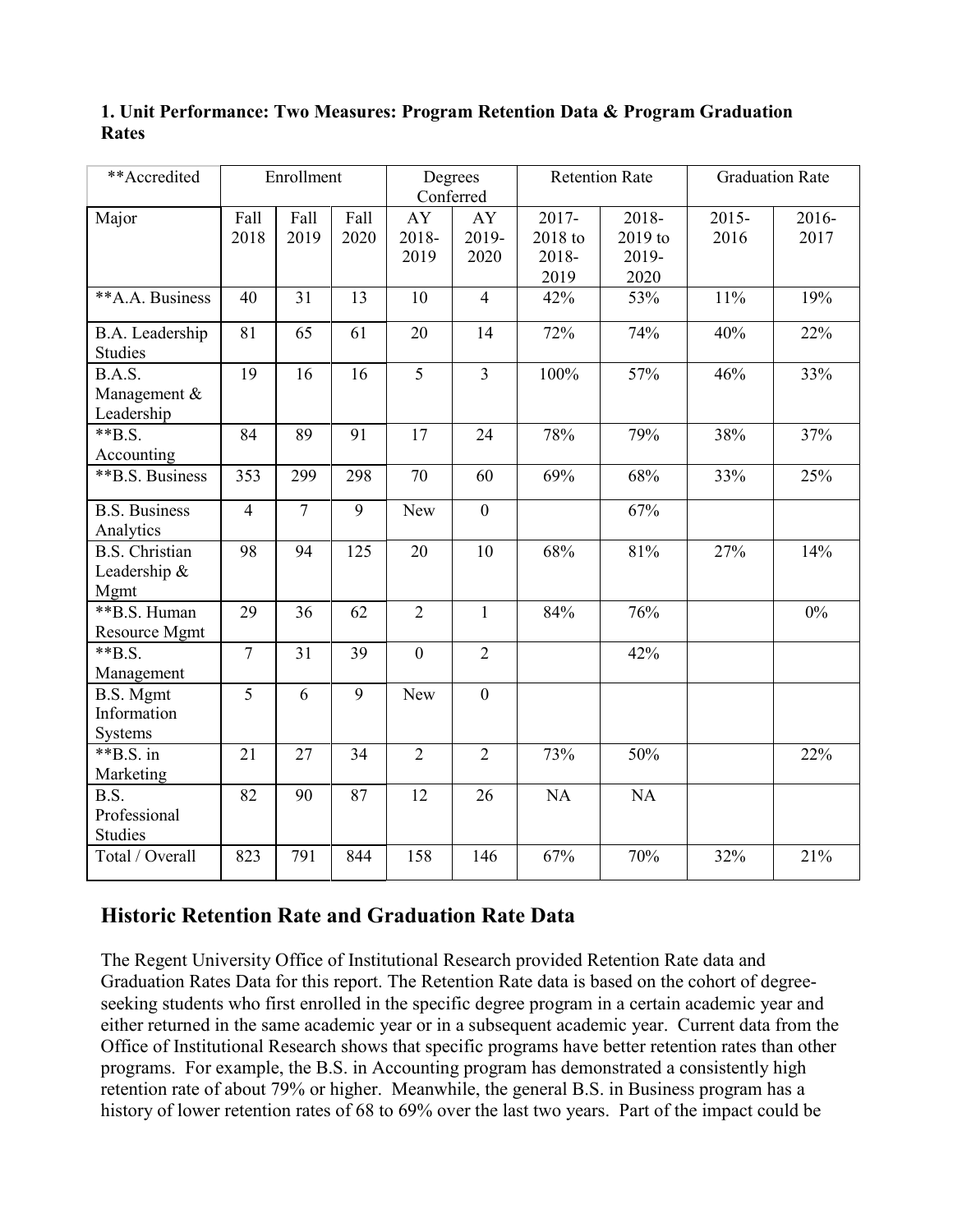from 67% to 70% within the last two academic years. This is a positive direction. with the addition of more major programs to the BL&M Department and therefore some erosion in the overall enrollment in a Business-only major program. The retention rates are starting to increase

 they narrow their choices. According to their research, a general BS in business tends to have a lower retention rate over the past couple years as compared to the more specific degree program like Accounting and other majors in the BL&M Department. We are starting to see retention rates increase the last two academic years. But the data we have currently is not evidence of that. Much members work full-time or balance other obligations. In talking to our Institutional Research group, it appears that students tend to be more focused once of this is influenced by the online student population which tends to be non-traditional, whose

 retention rate. People know about the opportunities for success through accounting, and jobs are Results for retention and for graduation for the BS in Accounting are stronger than the general BS Based on this research it appears that the BS in Accounting program has maintained a fairly high plentiful. The program is new and is being repositioned to support students pursuing the CPA. in Business major.

 Actions taken to improve retention include reducing the amount of complexity on the front end of the course, helping to more smoothly onboard students. We changed our Departmental late policy to more of a sliding scale, giving no penalty for written assignments in first two days late, then 5% first quiz. Making assignments in the beginning of the course a little less rigorous or stressful, to build students up to gradually harder assignments. per day deduction. Lessened citation error deductions in the first paper. Gradually increasing those as they go forward. Aligning rubrics to all assignments with clearer directions from instructor on how to succeed. We extended quiz time limits in all the courses, as well as offering two tries on

 directions and less busywork, reduced discussion posts, more interactions and greater feedback. We have also developed a "Faculty Dashboard" assessing faculty response times to student questions and to grading feedback. We hope this will lead to more improvements in retention. Working with this concept of margin and giving students some flexibility when it comes to submitting assignments, we have started to see some improvements in our retention rates of late. We are now working on a significant initiative to streamline "gateway" courses with even simpler

#### **Regarding Graduation Rates:**

The average 6-year national graduation rate for bachelor's degree students is 60 percent, according to the National Center for Education Statistics (NCES):

#### [https://nces.ed.gov/fastfacts/display.asp?id=40.](https://nces.ed.gov/fastfacts/display.asp?id=40)

 Our BL&M student graduation rates have increased over time. For example, the 2012-2013 graduation rate of 51% is the highest graduation rate out of the 5-year cohort trend. Historically, program. For example, many students in the 2016-2017 cohort are still working towards the completion of their degree program. Therefore, the graduation rates for the cohorts listed will continue to increase as students have more time to complete their program. our graduation rates increase over time as students have more time to complete their degree

 continue to increase as students have more time to complete their program. The newer major programs have very few students enrolled in each cohort since the program may be just starting. Therefore, a slight change in the retained/graduation data will have a more significant impact on the overall retention rate since the denominator is low. In addition, the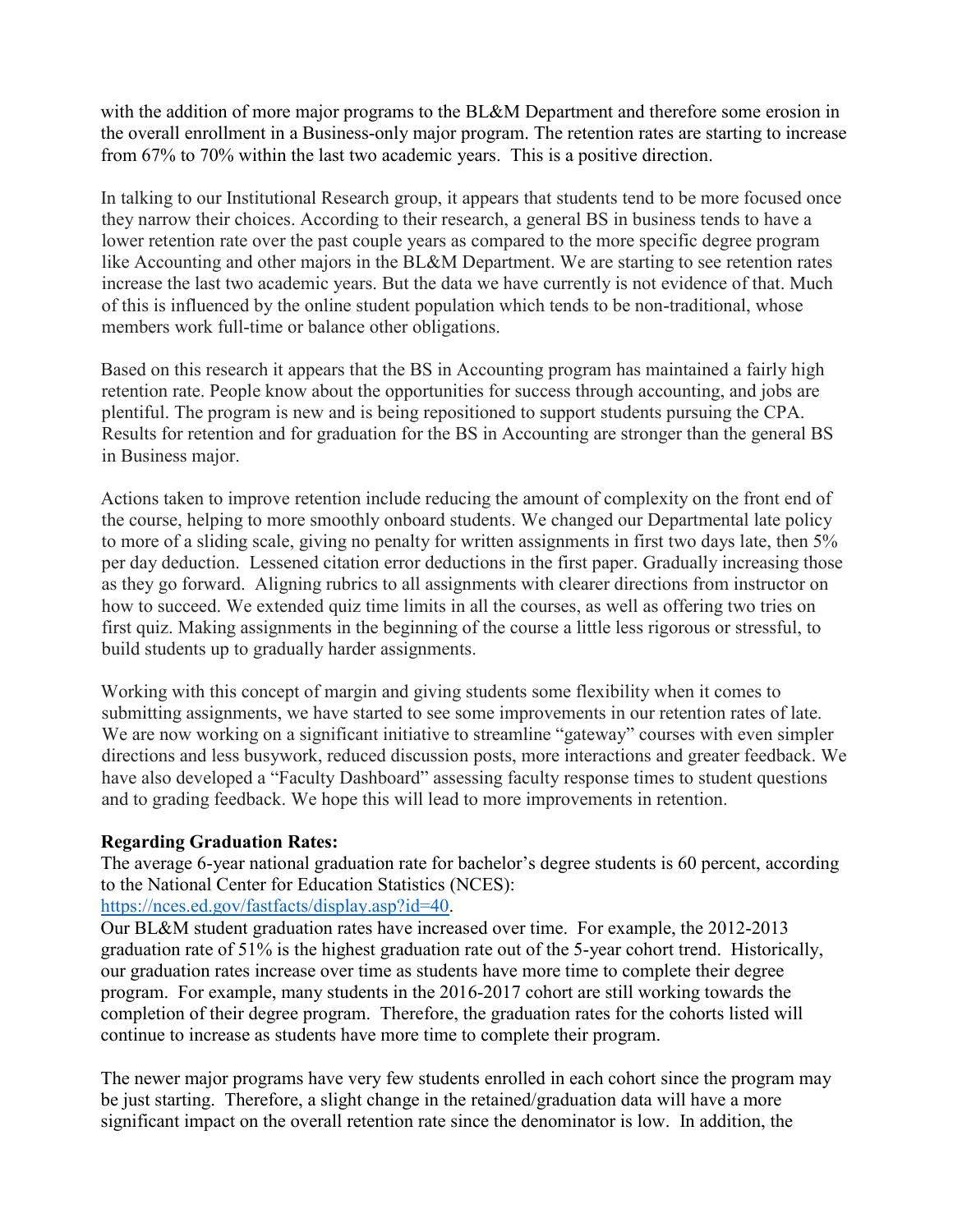university has been more aggressive in the marketing of the BL&M degree programs over the last few years to increase enrollment. One additional demographic factor has to do with the type of multiple obligations. students online versus traditional on campus. Average age of on campus students during the Self-Study year was 20; while the average age of online students was 37. The online students are working and balancing family and work along with their education. Therefore, it is a little more challenging to retain these students as compared to the traditional on campus students, due to their

### **2. Student Academic Performance: Peregrine Academics Assessment**

An overview of who is taking this exam -

- This exam for outbound seniors is deployed in all on-campus and online BUSN 470 classes.
- • The assessment measures our students' proficiency in five core disciplines: Accounting, Business Finance, Business Integration and Strategic Management, Microeconomics, and Marketing.
- Management; BS in MIS and BS in Marketing  $(N = 134)$ . • The assessment is being taken by students in the following major programs (as of Spring 2021): BAS in Management and Leadership; BS in Accounting; BS in Business; BS in
- • As noted, the exam results are drawn from Spring Assessments taken in 2019; 2020; 2021 The Comparison Group:
- All Universities with SACS accreditation  $(N = 58)$
- • Privately-owned Not-for-Profit schools [like Biola, Cal Baptist, Cedarville, Indiana Wesleyan and SNHU]  $(N = 133)$
- A national comparison to Universities with ACBSP accreditation  $(N = 137)$
- A national comparison to Faith-based Universities  $(N = 97)$
- Liberty]  $(N = 167)$ • Privately-owned Universities [like American Public University, Capella, Grand Canyon and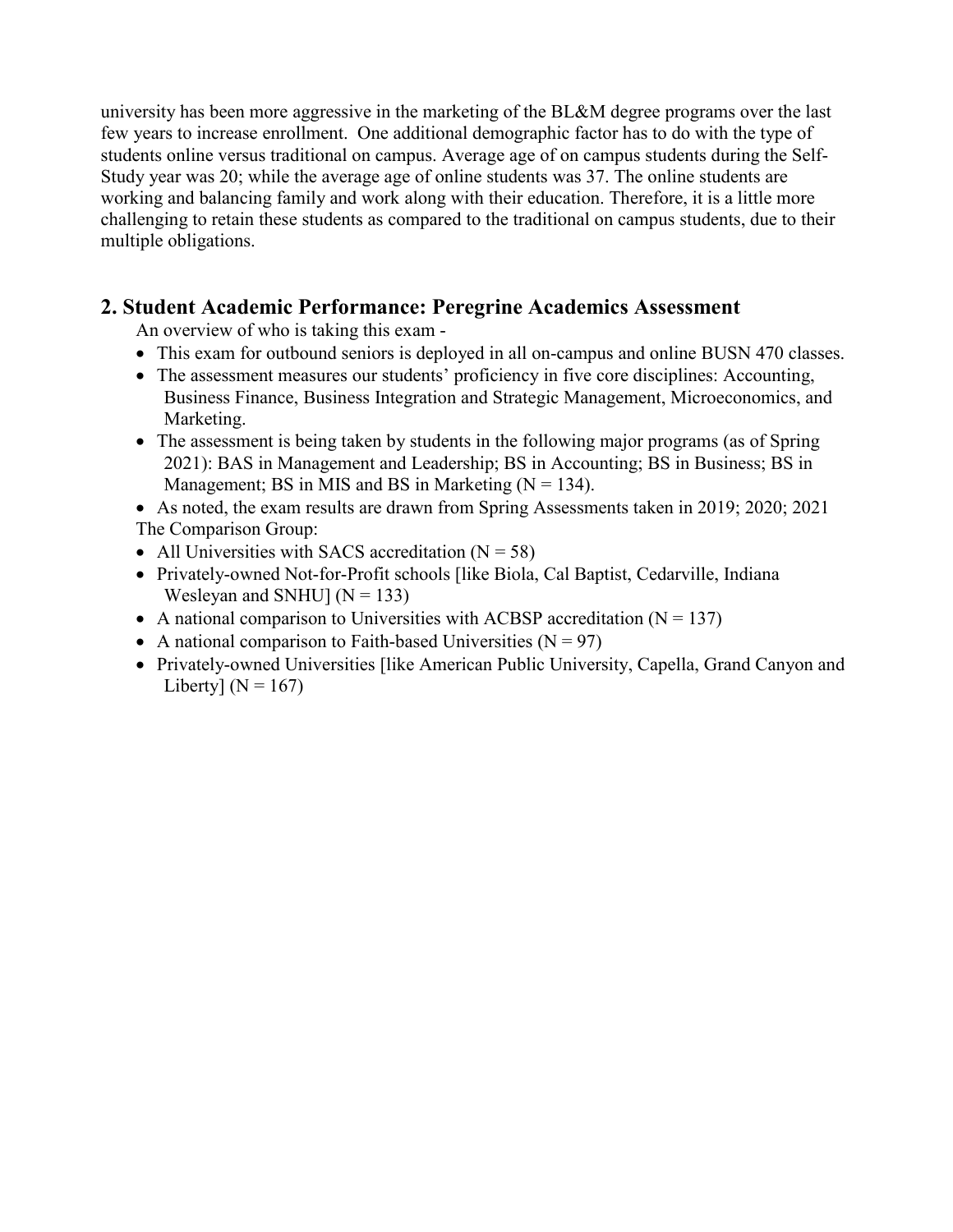

#### **Longitudinal Comparison: Total**

 Overall - in evaluating all scores covering Student Assessments in three periods – Spring 2019, scores are still on average 19% ahead of the Aggregate comparison groups noted above. The overall Finance content knowledge – down 4% and Strategic Management – down 7%. Under Strategic Management, areas that seem to be weaker and need improvement were the knowledge of Business- will need to obtain some feedback from the assessment vendor for specifics, but this gives us a head 2020 and 2021 – there was a slight decrease in student performance from 2020 to 2021. Student 2% decrease in performance still has our student performing much better than the comparison groups noted in the report. Of the overall score decrease the greatest decreases were in the area of level strategy, Strategic planning and Decision-making, and Stakeholders and Shareholders. We start in determining areas for improvement.

#### **More from this Assessment – On Campus versus Online Student Performance This next table represents this data summary:**

A comparison of the outbound exam total and individual subject area results from Regent

Marketing. This measure is for On Campus Students • University's CAS undergraduate students' proficiency in five core disciplines: Accounting, Business Finance, Business Integration and Strategic Management, Microeconomics, and

Comparison to

- All Universities with SACS accreditation  $(N = 58)$
- Wesleyan and SNHU]  $(N = 133)$ • Privately-owned Not-for-Profit schools [like Biola, Cal Baptist, Cedarville, Indiana
- A national comparison to Universities with ACBSP accreditation  $(N = 137)$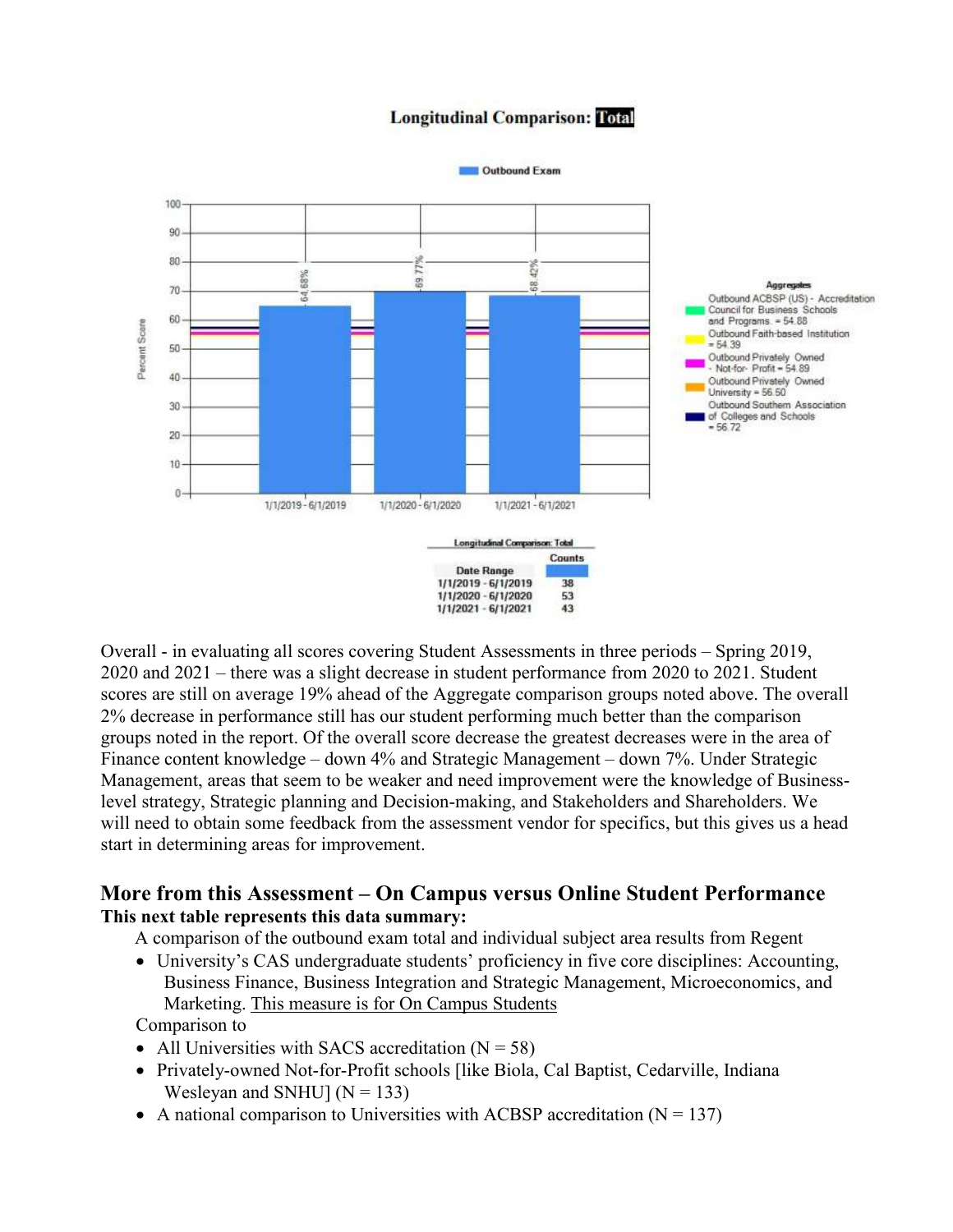- A national comparison to Faith-based Universities  $(N = 97)$
- Liberty]  $(N = 167)$ • Privately-owned Universities [like American Public University, Capella, Grand Canyon and



#### **Comparison of Outbound Exam Results with Outbound Exam Aggregate Results: Total**

12.96% Difference with the ACBSP (US) - Accreditation Council for Business Schools and Programs. Aggregate

13.45% Difference with the Faith-based Institution Aggregate

12.95% Difference with the Privately Owned - Not-for-Profit Aggregate

11.34% Difference with the Privately Owned University Aggregate

11.12% Difference with the Southern Association of Colleges and Schools Aggregate

#### **This following table represents this data summary:**

A comparison of the outbound exam total and individual subject area results from Regent

• University's CAS undergraduate students' proficiency in five core disciplines: Accounting, Business Finance, Business Integration and Strategic Management, Microeconomics, and Marketing. This measure is for Online Students

Comparison to

- All Universities with SACS accreditation  $(N = 58)$
- Wesleyan and SNHU]  $(N = 133)$ • Privately-owned Not-for-Profit schools [like Biola, Cal Baptist, Cedarville, Indiana
- A national comparison to Universities with ACBSP accreditation  $(N = 137)$
- A national comparison to Faith-based Universities  $(N = 97)$
- Liberty]  $(N = 167)$ • Privately-owned Universities [like American Public University, Capella, Grand Canyon and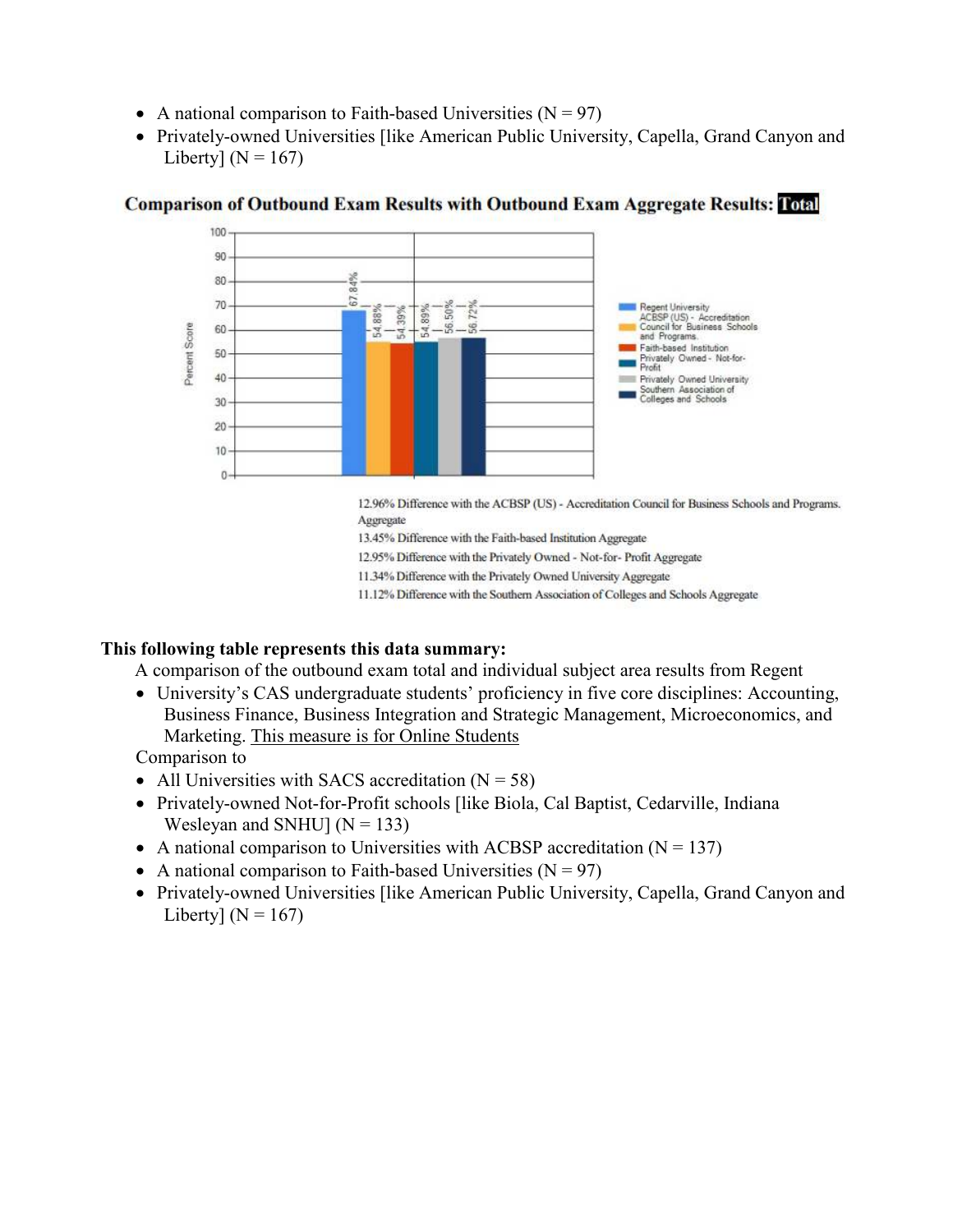### **Comparison of Outbound Exam Results with Outbound Exam Aggregate Results: Total**



13.59% Difference with the ACBSP (US) - Accreditation Council for Business Schools and Programs. Aggregate

14.08% Difference with the Faith-based Institution Aggregate

13.58% Difference with the Privately Owned - Not-for- Profit Aggregate

11.97% Difference with the Privately Owned University Aggregate

11.75% Difference with the Southern Association of Colleges and Schools Aggregate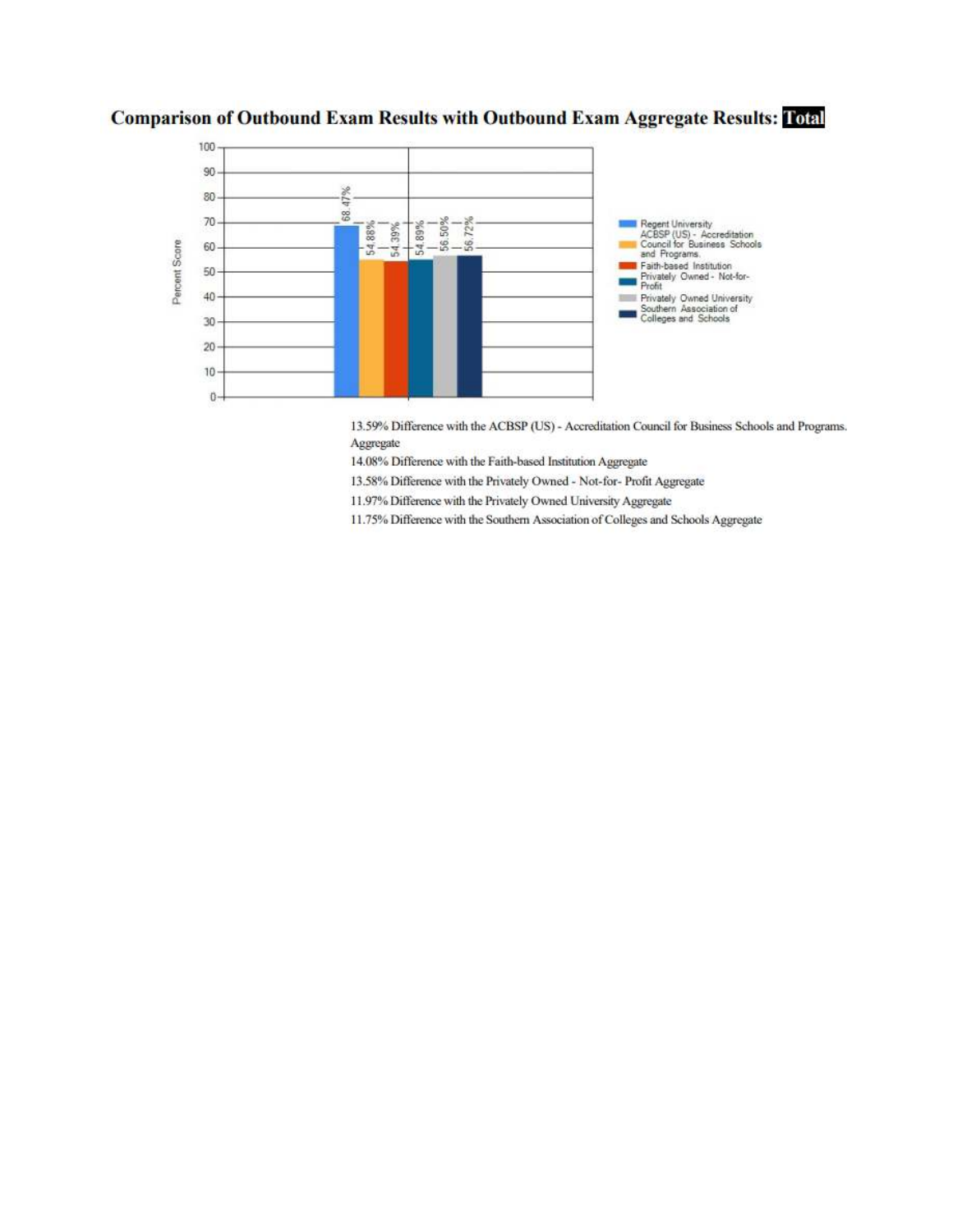

### **3. Stakeholder Feedback: Graduating Student Survey Data (All BL&M Majors)**





 The individual graphs above are from the three consecutive graduate or alumni surveys, 2019, 2020 and 2021. The goal was to assess the impact of the overall Learning Outcomes identified in each syllabus. It is important that students recognize what we are trying to achieve and see the means by which these are achieved. It is difficult to get a sense of the change in understanding until all of the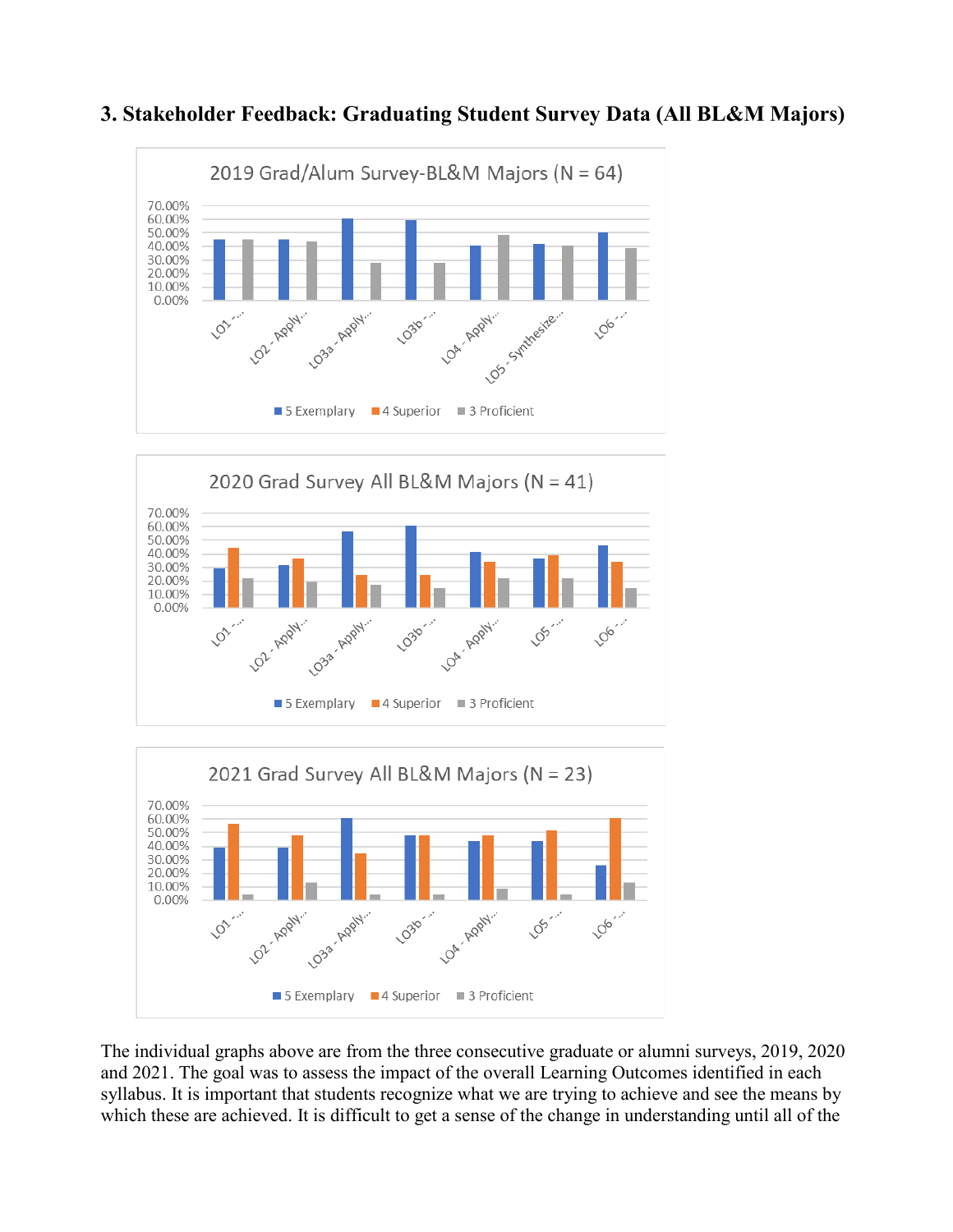data is assembled into one table. Below is one table looking over three years of Graduate student or Alumni surveys to all majors in the BL&M Department.

|                                                                           | <b>Learning Outcomes</b>                            |                                                   |                                                                        |                                                         |                                                   |                                                  |                                            |
|---------------------------------------------------------------------------|-----------------------------------------------------|---------------------------------------------------|------------------------------------------------------------------------|---------------------------------------------------------|---------------------------------------------------|--------------------------------------------------|--------------------------------------------|
| Grad/Alum<br>Survey - All<br><b>BL&amp;M</b><br>Majors 2019-<br>2020-2021 | $LO1$ -<br>Foundational<br>Principles &<br>Concepts | $LO2 -$<br>Apply<br>Tools to<br>Work<br>Practices | $LO3a -$<br>Apply<br><b>Biblical</b><br>Concepts<br>$\&$<br>Principles | $LO3b -$<br>Encourage<br>Ethical<br>Decision-<br>Making | $LO4 -$<br>Apply<br>Learning<br>to Solve<br>Cases | $LO5 -$<br>Synthesize<br>and<br>Evaluate<br>Data | $LO6 -$<br>Communicate<br>W/<br>Excellence |
| 2021(5)<br>Exemplary<br>2020(5)                                           | 39.13%                                              | 39.13%                                            | 60.87%                                                                 | 47.83%                                                  | 43.48%                                            | 43.48%                                           | 26.09%                                     |
| Exemplary<br>2019(5)                                                      | 29.27%                                              | 31.71%                                            | 56.10%                                                                 | 60.98%                                                  | 41.46%                                            | 36.59%                                           | 46.34%                                     |
| Exemplary                                                                 | 45.31%                                              | 45.31%                                            | 60.94%                                                                 | 59.38%                                                  | 40.63%                                            | 42.19%                                           | 50.00%                                     |
| 2021(4)<br>Superior<br>2020(4)                                            | 56.52%                                              | 47.83%                                            | 34.78%                                                                 | 47.83%                                                  | 47.83%                                            | 52.17%                                           | 60.87%                                     |
| Superior<br>2019(4)                                                       | 43.90%                                              | 36.59%                                            | 24.39%                                                                 | 24.39%                                                  | 34.15%                                            | 39.02%                                           | 34.15%                                     |
| Superior                                                                  | $0.00\%$                                            | $0.00\%$                                          | $0.00\%$                                                               | $0.00\%$                                                | $0.00\%$                                          | $0.00\%$                                         | $0.00\%$                                   |
| 2021(3)<br>Proficient<br>2020(3)                                          | 4.35%                                               | 13.04%                                            | 4.35%                                                                  | 4.35%                                                   | 8.70%                                             | 4.35%                                            | 13.04%                                     |
| Proficient<br>2019(3)                                                     | 21.95%                                              | 19.51%                                            | 17.07%                                                                 | 14.63%                                                  | 21.95%                                            | 21.95%                                           | 14.63%                                     |
| Proficient                                                                | 45.31%                                              | 43.75%                                            | 28.13%                                                                 | 28.13%                                                  | 48.44%                                            | 40.63%                                           | 39.06%                                     |
| 2021(2)<br>Developing /<br>NI<br>2020(2)                                  | $0.00\%$                                            | $0.00\%$                                          | $0.00\%$                                                               | $0.00\%$                                                | $0.00\%$                                          | $0.00\%$                                         | $0.00\%$                                   |
| Developing /<br>NI<br>2019(2)<br>Developing /                             | 4.88%                                               | 12.20%                                            | 2.44%                                                                  | $0.00\%$                                                | 2.44%                                             | 2.44%                                            | 4.88%                                      |
| NI                                                                        | 9.38%                                               | 10.94%                                            | 10.94%                                                                 | 12.50%                                                  | 10.94%                                            | 17.19%                                           | 10.94%                                     |

 In the 2019 Alumni Survey the Superior rating was not included as one of the rating levels. This was rebalanced and the Graduate Student surveys conducted in 2020 and 2021. So in the 2019 allows for a fairer expression of the quality and value given to the outcomes but also allows for some understanding that there was an impact and it was just not a moderate or average impact. The results of the rebalancing is a demonstration of the strength of the impact of the Learning Outcomes survey you see more scores towards the middle and lower end of the spectrum. The rebalancing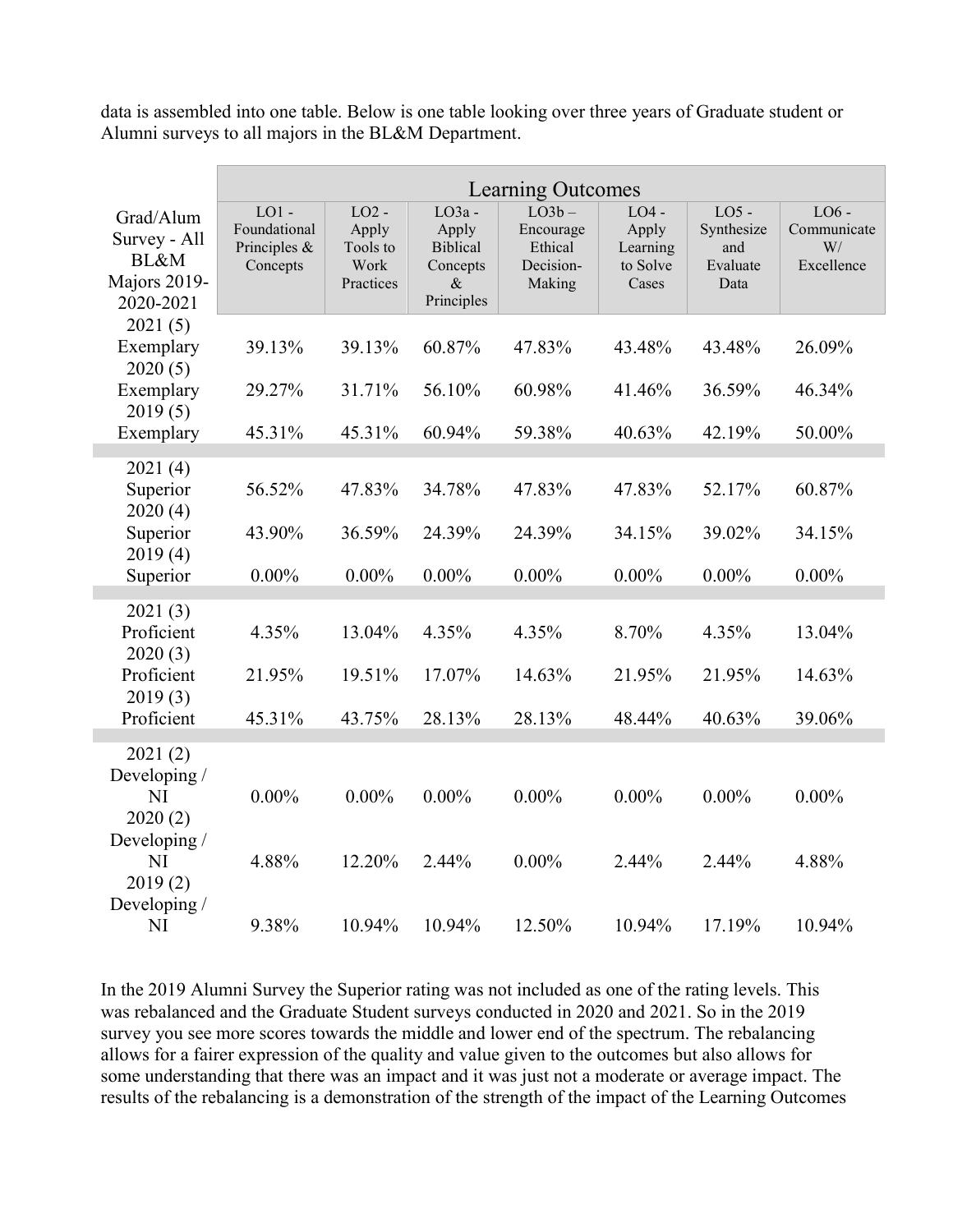Development range, but all the scores were in the Proficient or Superior or Exemplary Range. on the students and their perception of this. For example, in 2021 there were no scores in the

 graduates. The table below considers only recent graduates, and this data is only able to be captured Scores in the table above represent all student responses, some current students and some recent in the 2020 and 2021 surveys.

| 2020-2021                                                                            | Learning Outcomes                                     |                                                   |                                                                  |                                                         |                                                   |                                               |                                        |
|--------------------------------------------------------------------------------------|-------------------------------------------------------|---------------------------------------------------|------------------------------------------------------------------|---------------------------------------------------------|---------------------------------------------------|-----------------------------------------------|----------------------------------------|
| Grad Survey<br><b>Recent Grads</b><br><b>ONLY</b><br>$(2021 N = 10;$<br>$2020 N = 9$ | $Lo1 -$<br>Foundational<br>Principles $&$<br>Concepts | $Lo2 -$<br>Apply<br>Tools to<br>Work<br>Practices | $Lo3a -$<br>Apply<br><b>Biblical</b><br>Concepts &<br>Principles | $Lo3b -$<br>Encourage<br>Ethical<br>Decision-<br>Making | $Lo4 -$<br>Apply<br>Learning<br>to Solve<br>Cases | $Lo5 -$<br>Synthesize<br>and Evaluate<br>Data | $Lo6 -$<br>Communicate<br>W/Excellence |
| 2021(5)<br>Exemplary<br>2020(5)                                                      | 44.44%                                                | 33.33%                                            | 55.56%                                                           | 66.67%                                                  | 22.22%                                            | 22.22%                                        | 66.67%                                 |
| Exemplary                                                                            | 30.00%                                                | 30.00%                                            | 50.00%                                                           | 40.00%                                                  | 40.00%                                            | 30.00%                                        | 30.00%                                 |
| 2021(4)<br>Superior<br>2020(4)<br>Superior                                           | 33.33%<br>60.00%                                      | 55.56%<br>50.00%                                  | 33.33%<br>50.00%                                                 | 22.22%<br>50.00%                                        | 55.56%<br>50.00%                                  | 55.56%<br>60.00%                              | 22.22%<br>50.00%                       |
| 2021(3)<br>Proficient<br>2020(3)<br>Proficient                                       | 22.22%<br>10.00%                                      | $0.00\%$<br>20.00%                                | 11.11%<br>$0.00\%$                                               | 11.11%<br>10.00%                                        | 22.22%<br>10.00%                                  | 22.22%<br>10.00%                              | 11.11%<br>20.00%                       |
| 2021(2)<br>Developing /<br>NI<br>2020(2)<br>Developing /                             | $0.00\%$                                              | 11.11%                                            | $0.00\%$                                                         | $0.00\%$                                                | $0.00\%$                                          | $0.00\%$                                      | $0.00\%$                               |
| NI                                                                                   | $0.00\%$                                              | $0.00\%$                                          | $0.00\%$                                                         | $0.00\%$                                                | $0.00\%$                                          | $0.00\%$                                      | $0.00\%$                               |

m.

r

×

 This survey results above were based on the overal major Learning Outcomes linked to the Department's Program Learning Outcomes. These Learning Outcomes are listed in every course in each major in the BL&M Department. Survey results above were isolated for recent graduate students only. Data was drawn from a survey sent to current students or ready to graduate students. Many of the students are working in their field. The target was student Outcomes. We were taking the results from the Exemplary and Superior ranks on the survey data to state that 80% or greater of students who responded would be satisfied that we achieved the learning outcomes at a Superior or Exemplary level. For three of the six outcome results we achieved over 80% [Please note: Outcomes 3a and 3b were previously two separate outcomes threshold, one for . It should be noted that with the current revised survey language, used in or Superior or Exemplary in their demonstration. satisfaction above 80% for recognition or and satisfaction with seeing impact of Learning which are now counted together as one]. Three of the results achieved just below the 80% surveys taken in 2020 and 2021, except for one case all the outcomes were viewed as Proficient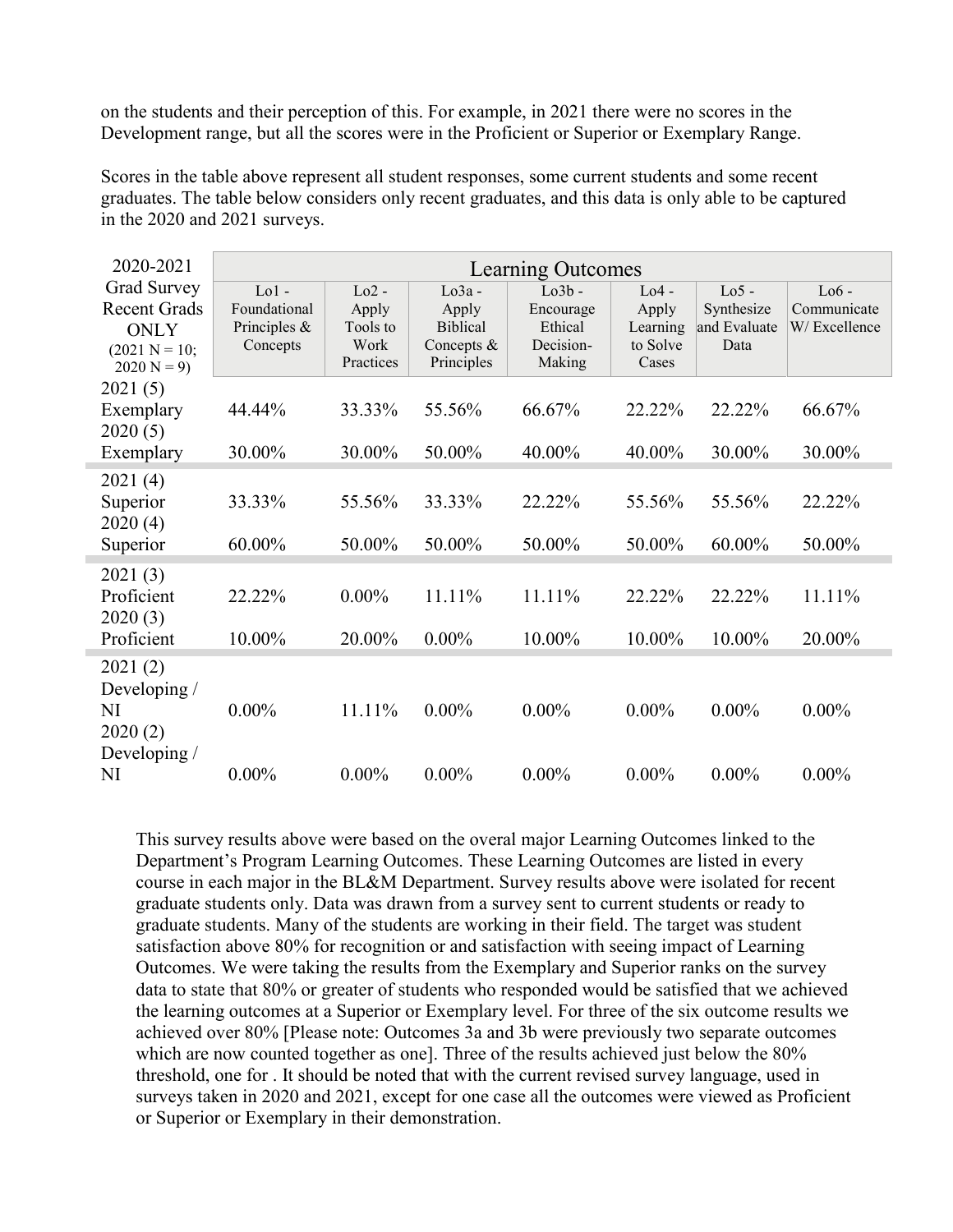| <b>Survey Statement</b><br><b>Likert Scale 1-5</b> | Spring 2019<br>$(N = 52)$ | Spring 2020<br>$(N = 68)$ | Spring 2021<br>$(N = 52)$ |
|----------------------------------------------------|---------------------------|---------------------------|---------------------------|
| The courses I took in my major program             | 4.12                      | 4.22                      | 4.00                      |
| were well taught                                   |                           |                           |                           |
| My program of study was challenging                | 4.19                      | 4.19                      | 4.21                      |
| I understood the application of the Learning       | 4.32                      | 4.31                      | 4.21                      |
| Objectives                                         |                           |                           |                           |
| I had the academic competencies to                 | 4.29                      | 4.49                      | 4.29                      |
| satisfactorily complete the course                 |                           |                           |                           |
| My advisor was available to meet with me           | 3.79                      | 4.04                      |                           |
| I knew what was required of me each week           | 4.33                      | 4.47                      | 4.38                      |
| Course/term length was appropriate for the         | 4.12                      | 4.35                      | 4.21                      |
| courses                                            |                           |                           |                           |
| Added 2021: My course instructors were             |                           |                           | 4.19                      |
| interactive and available to help                  |                           |                           |                           |
| Added 2021: My academic experience at              |                           |                           | 4.08                      |
| Regent has adequately equipped me to               |                           |                           |                           |
| achieve my career goals                            |                           |                           |                           |

## **Comprehensive Exam: Student Exit Survey Results Spring 2019-2020-2021**

 This survey comes as a part of the Comprehensive Exam students take in BUSN 470. That Exam as employment data from students. It is anecdotal but it helps us to know who is working and the value obtained an internship or work experience as a part of their college education. 40% were seeking a job in their degree field, while another 40% were looking to advance with their current employer upon graduation. Less than 1/3 of students were going to pursue a Masters degree after graduation. noted here is applied to 6 major programs and the Associates in Business and for Business Minor students. So this is a great cross-section of our students. The survey was revised to capture the programs offer. 20% of students responding to this Exit Survey in 2021 indicated that they had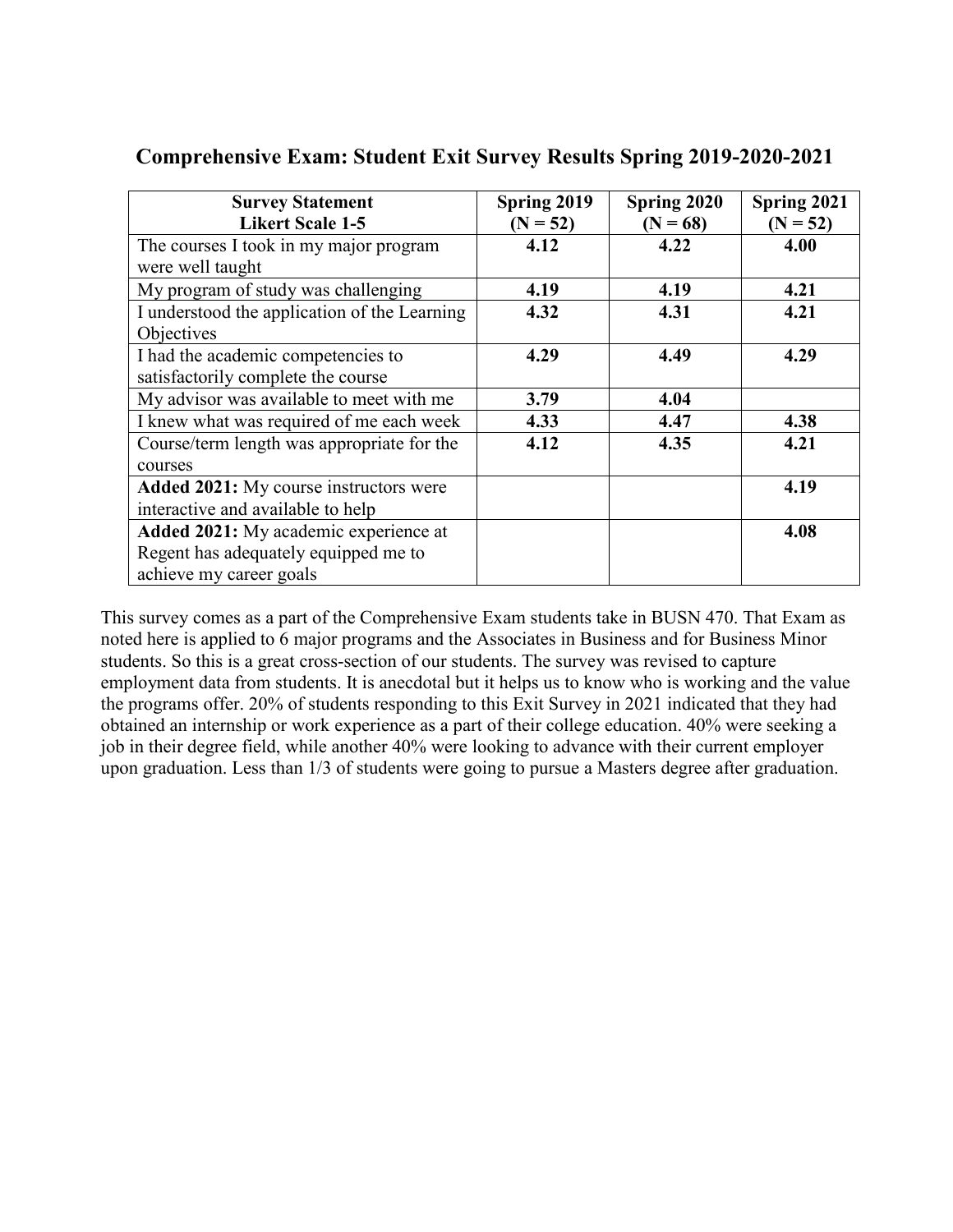#### **4. Faculty Continual Improvement: Qualifications and Participation in Teacher Education**

Faculty Participation in BL&M Faculty Meetings:

Faculty Participation in BL&M Faculty Meetings:<br>The last three years, we have worked to strengthen participation in the BL&M Faculty Forums held on the Thursday prior to the launch of the academic sessions. Here's another view of percentage of average participation:

- Academic Year 2017-18 49.5% of faculty;
- Academic Year 2018-19 60.1% of faculty;
- Academic Year  $2019-20-61.2%$  of faculty.
- Academic Year  $2020-21 67.01\%$  of faculty (still following up on May 2021 meeting)

 complaints, improvement in overall BL&M faculty SET scores, and other measures of faculty quality. We will continue to drive this percentage up by culling the list of those not participating regularly; and hold accountable those who do not participate regularly by not The goal would be to correlate faculty participation in this training with reductions in student offering teaching assignments unless a track record of participation is noted.



100% of all undergraduate credit hours are taught by academically or professionally qualified faculty. In addition, in 2019-2020, 94.8% of faculty members were academically qualified to teach the courses in which they were the instructor of record.

## **Planning for the Future – How will we know we are successful?**

| <b>Measurable Performance Expectations – Based on</b><br><b>CHEA</b> | $AY 2018-$<br>2019 | AY 2019-<br>2020 | <b>Goals for AY</b><br>2020-2021 |
|----------------------------------------------------------------------|--------------------|------------------|----------------------------------|
|                                                                      |                    |                  | Greater than                     |
| Retention (Overall Department)                                       | 75.00%             | 63.00%           | 70%                              |
|                                                                      |                    |                  | Greater than                     |
| Graduation Rate (Overall Department)                                 |                    |                  | 40%                              |
| Licensure pass rates                                                 |                    |                  |                                  |
| Job placement rates                                                  |                    |                  | 90.00%                           |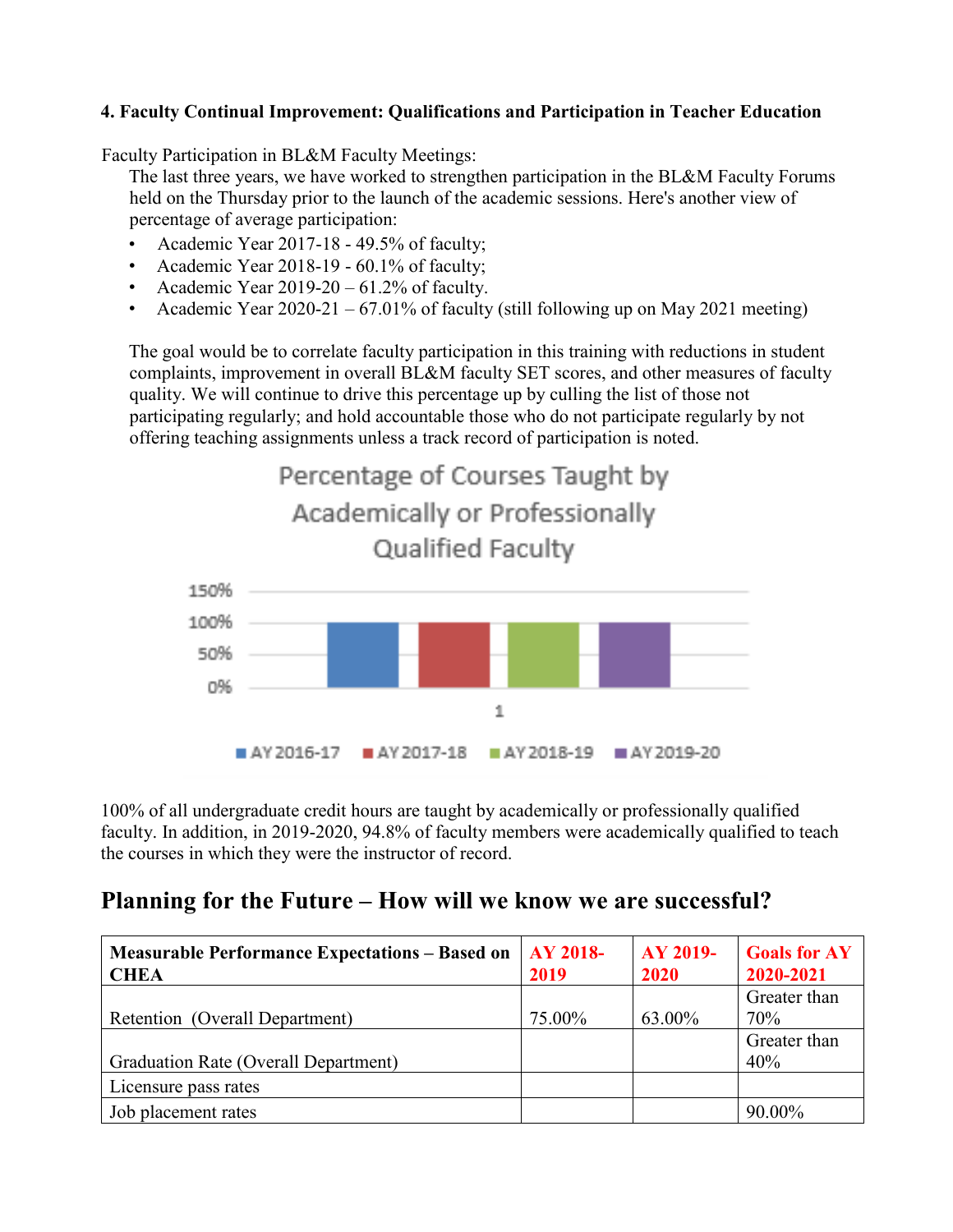| A.A. In Business Total 1          |  |    |
|-----------------------------------|--|----|
| B.S. in Accounting Total 3        |  |    |
| B.S. in Business Total 5          |  |    |
| Employment advancement            |  |    |
| Acceptance into graduate programs |  | #? |
| Successful transfer of credit     |  |    |
| Other                             |  |    |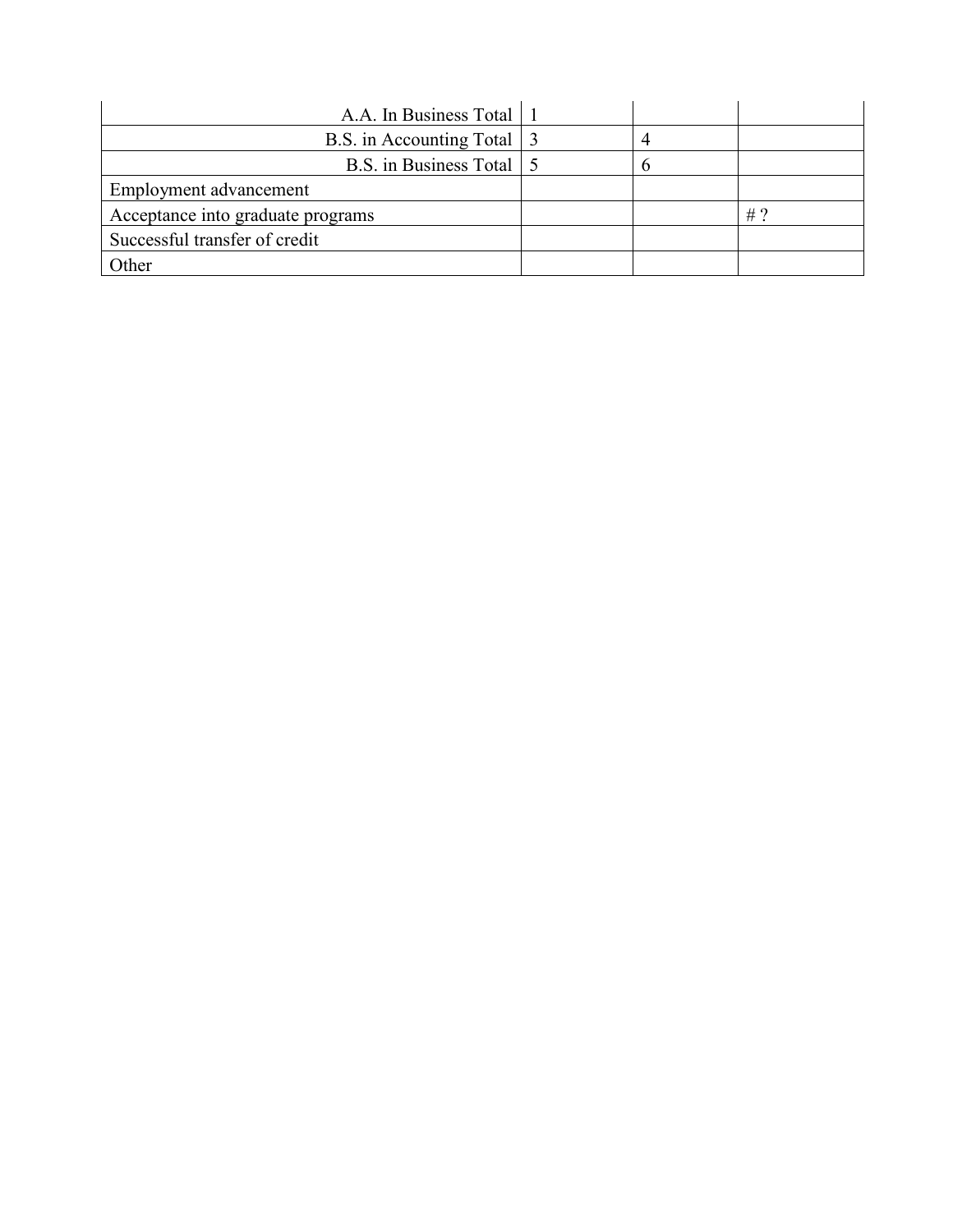## **Appendix I. Individual Major Program Results and Comparison:**

#### **This table represents the following:**

 Regent University's CAS undergraduate BAS in Management and Leadership major program testing in comparison to other students being assessed on content knowledge. Comparison to the following groups: students who have successfully completed this exam  $(N = 11)$  and spent more than 20 minutes

- All Universities with SACS accreditation  $(N = 58)$
- Wesleyan and SNHU]  $(N = 133)$ • Privately-owned Not-for-Profit schools [like Biola, Cal Baptist, Cedarville, Indiana
- A national comparison to Universities with ACBSP accreditation  $(N = 137)$
- A national comparison to Faith-based Universities  $(N = 97)$

 Please note: this is not a comparison of major program to major program; but a comparison of students within a CAS-BL&M major and their content knowledge of the five subject areas to students from other schools with potentially different major programs and their content knowledge of the five subject areas.

• As noted, the exam results are drawn from Spring Assessments taken in 2019; 2020; 2021

### **BAS in M & L Subject Score Comparison with ACBSP & Faith-Based Programs**



1/1/2020 - 6/1/2020

1/1/2021 - 6/1/2021

7

 $\overline{2}$ 

#### **Longitudinal Comparison: Total**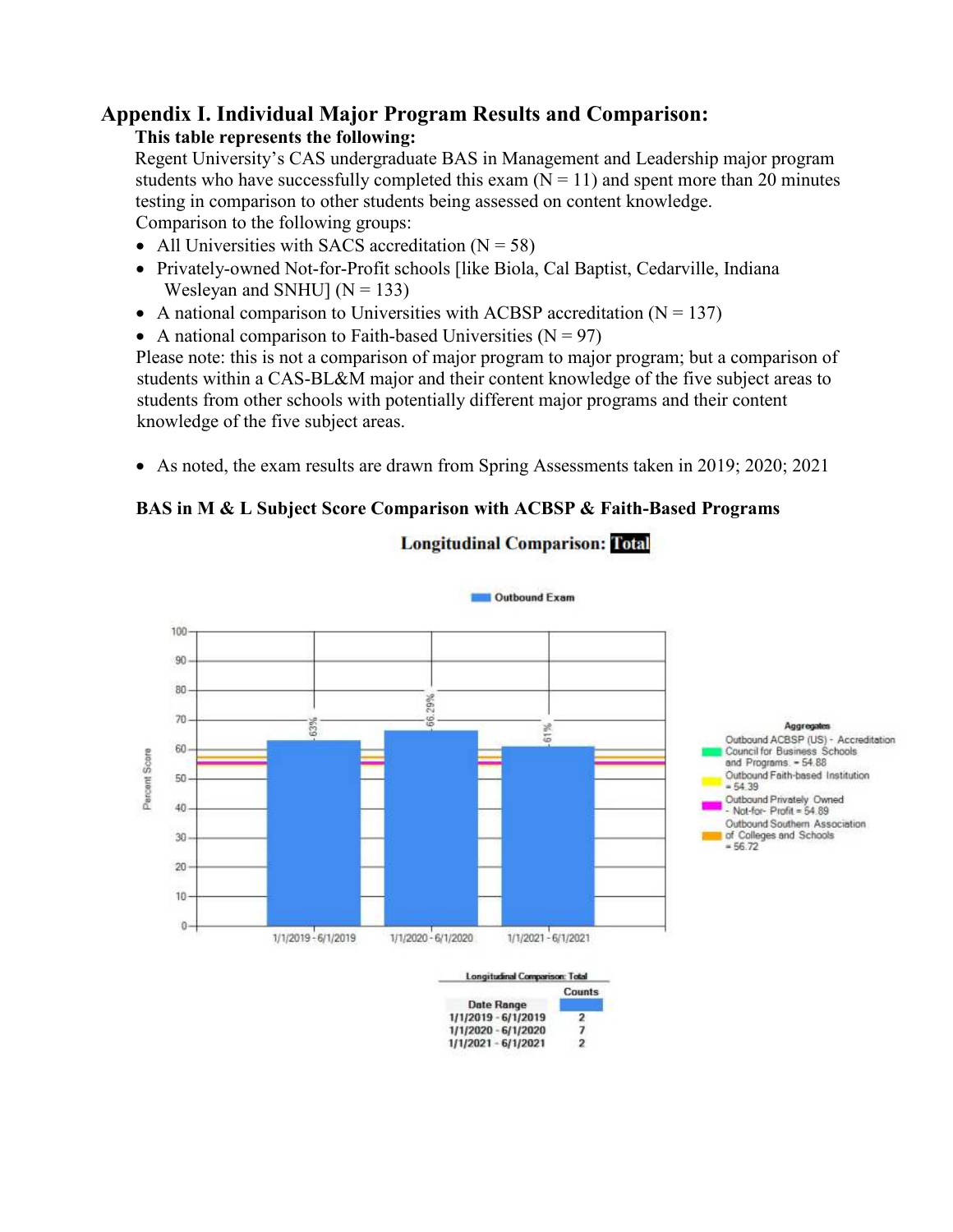comparison to other students being assessed on content knowledge. Regent University's CAS undergraduate BS in Business major program students who have successfully completed this exam  $(N = 76)$  and spent more than 20 minutes testing in

Comparison to the following groups:

- All Universities with SACS accreditation  $(N = 58)$
- Wesleyan and SNHU]  $(N = 133)$ • Privately-owned Not-for-Profit schools [like Biola, Cal Baptist, Cedarville, Indiana
- A national comparison to Universities with ACBSP accreditation  $(N = 137)$
- A national comparison to Faith-based Universities  $(N = 97)$

 knowledge of the five subject areas. Please note: this is not a comparison of major program to major program; but a comparison of students within a CAS-BL&M major and their content knowledge of the five subject areas to students from other schools with potentially different major programs and their content

• As noted, the exam results are drawn from Spring Assessments taken in 2019; 2020; 2021

### **BS in Business Major Subject Score Comparison with ACBSP & Faith-Based Programs Longitudinal Comparison: Total**



| <b>Longitudinal Comparison: Total</b> |               |
|---------------------------------------|---------------|
|                                       | <b>Counts</b> |
| <b>Date Range</b>                     |               |
| 1/1/2019 - 6/1/2019                   | 29            |
| 1/1/2020 - 6/1/2020                   | 26            |
| $1/1/2021 - 6/1/2021$                 | 21            |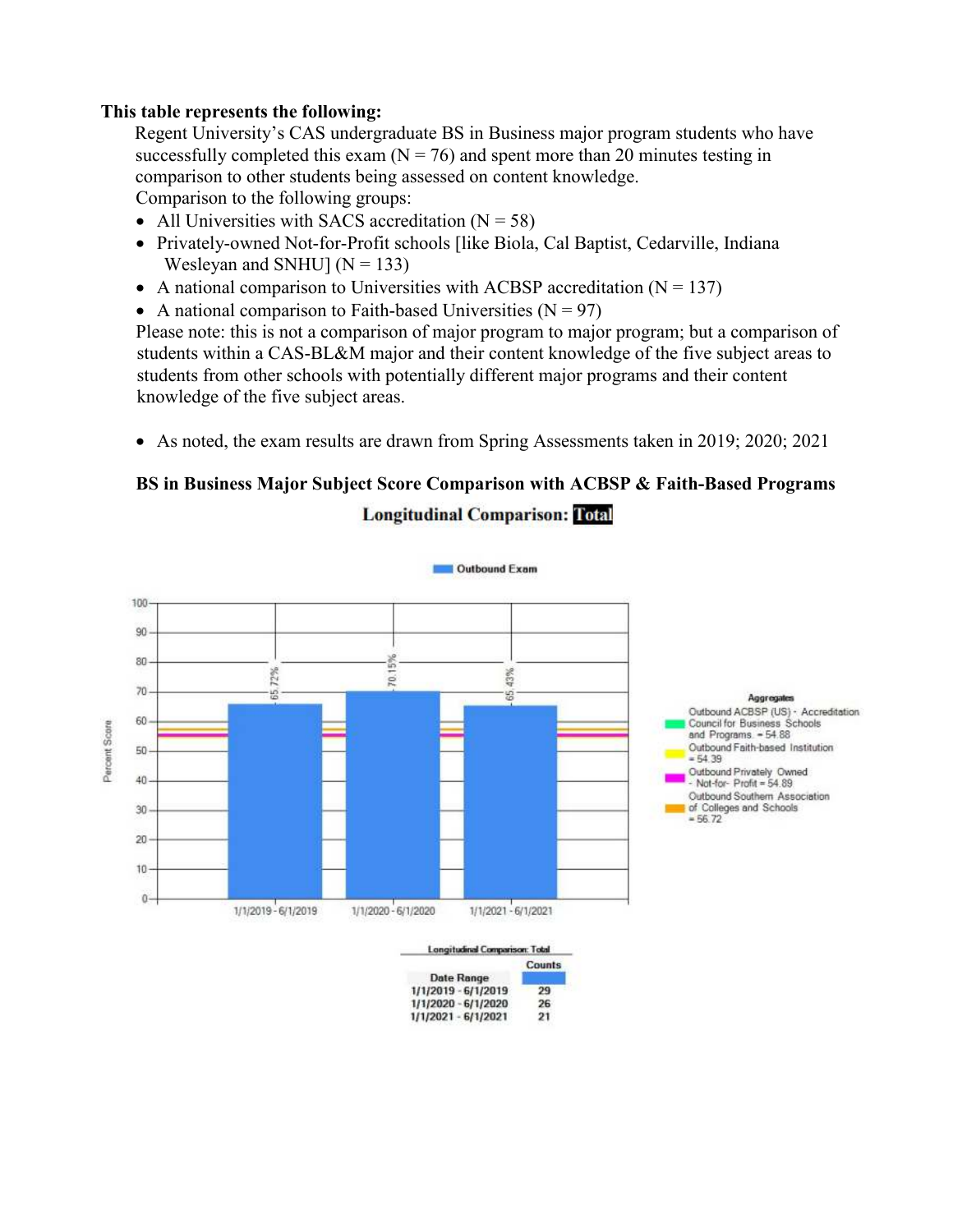Regent University's CAS undergraduate BS in Management major program students who have comparison to other students being assessed on content knowledge. successfully completed this exam  $(N = 17)$  and spent more than 20 minutes testing in

Comparison to the following groups:

- All Universities with SACS accreditation  $(N = 58)$
- • Privately-owned Not-for-Profit schools [like Biola, Cal Baptist, Cedarville, Indiana Wesleyan and SNHU]  $(N = 133)$
- A national comparison to Universities with ACBSP accreditation  $(N = 137)$
- A national comparison to Faith-based Universities  $(N = 97)$

Please note: this is not a comparison of major program to major program; but a comparison of students within a CAS-BL&M major and their content knowledge of the five subject areas to students from other schools with potentially different major programs and their content knowledge of the five subject areas.

• As noted, the exam results are drawn from Spring Assessments taken in 2019; 2020; 2021

#### **BS in Management Major Subject Score Comparison with ACBSP & Faith-Based Programs**



1/1/2019 - 6/1/2019

1/1/2020 - 6/1/2020

1/1/2021 - 6/1/2021

6

 $\frac{4}{7}$ 

#### **Longitudinal Comparison: Total**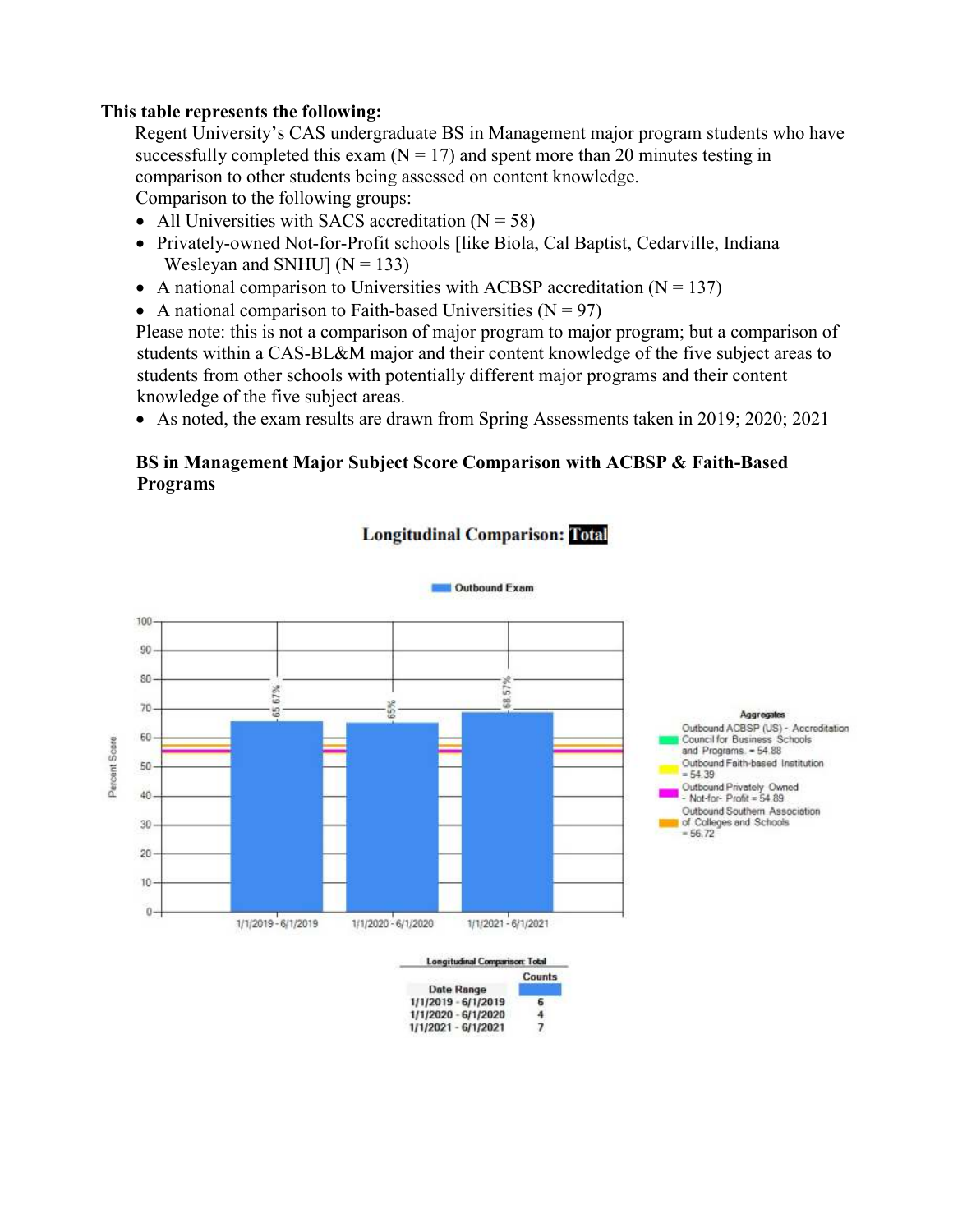Regent University's CAS undergraduate BS in Management Information Systems major Comparison to the following groups: program students who have successfully completed this exam  $(N = 1)$  and spent more than 20 minutes testing in comparison to other students being assessed on content knowledge.

- All Universities with SACS accreditation  $(N = 58)$
- • Privately-owned Not-for-Profit schools [like Biola, Cal Baptist, Cedarville, Indiana Wesleyan and SNHU]  $(N = 133)$
- A national comparison to Universities with ACBSP accreditation  $(N = 137)$
- A national comparison to Faith-based Universities  $(N = 97)$

 knowledge of the five subject areas. Please note: this is not a comparison of major program to major program; but a comparison of students within a CAS-BL&M major and their content knowledge of the five subject areas to students from other schools with potentially different major programs and their content

• As noted, the exam results are drawn from Spring Assessments: 2020

### **BS in MIS Major Subject Score Comparison with ACBSP & Faith-Based Programs Longitudinal Comparison: Total**

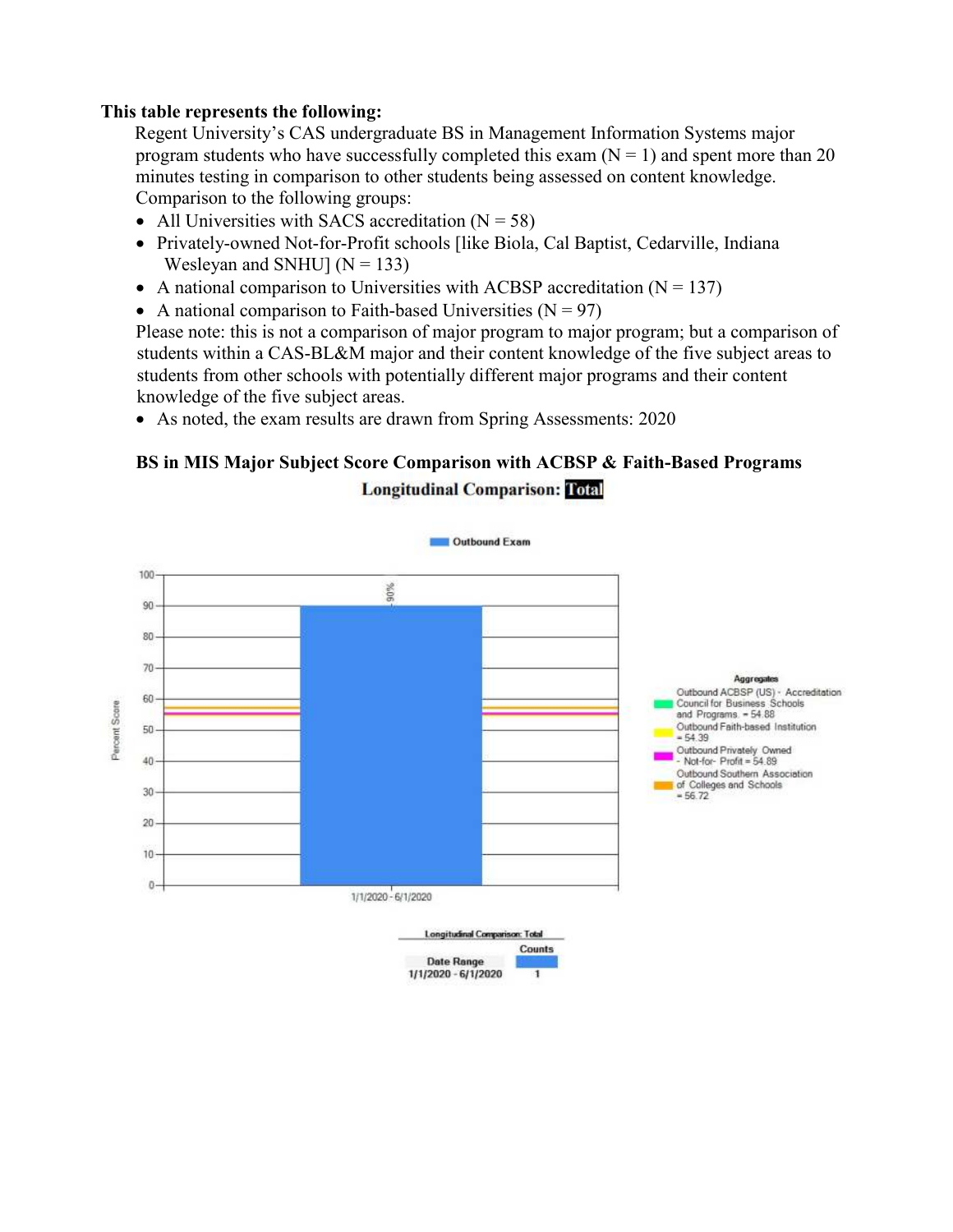Regent University's CAS undergraduate BS in Marketing major program students who have comparison to other students being assessed on content knowledge. successfully completed this exam  $(N = 11)$  and spent more than 20 minutes testing in

Comparison to the following groups:

- All Universities with SACS accreditation  $(N = 58)$
- Wesleyan and SNHU]  $(N = 133)$ • Privately-owned Not-for-Profit schools [like Biola, Cal Baptist, Cedarville, Indiana
- A national comparison to Universities with ACBSP accreditation  $(N = 137)$
- A national comparison to Faith-based Universities  $(N = 97)$

 Please note: this is not a comparison of major program to major program; but a comparison of students from other schools with potentially different major programs and their content students within a CAS-BL&M major and their content knowledge of the five subject areas to knowledge of the five subject areas.

• As noted, the exam results are drawn from Spring Assessments taken in 2019; 2020; 2021

#### **BS in Marketing Major Subject Score Comparison with ACBSP & Faith-Based Programs**



**Date Range** 1/1/2019 - 6/1/2019

1/1/2020 - 6/1/2020

1/1/2021 - 6/1/2021

ī

 $\mathbf 2$ 

8

#### **Longitudinal Comparison: Total**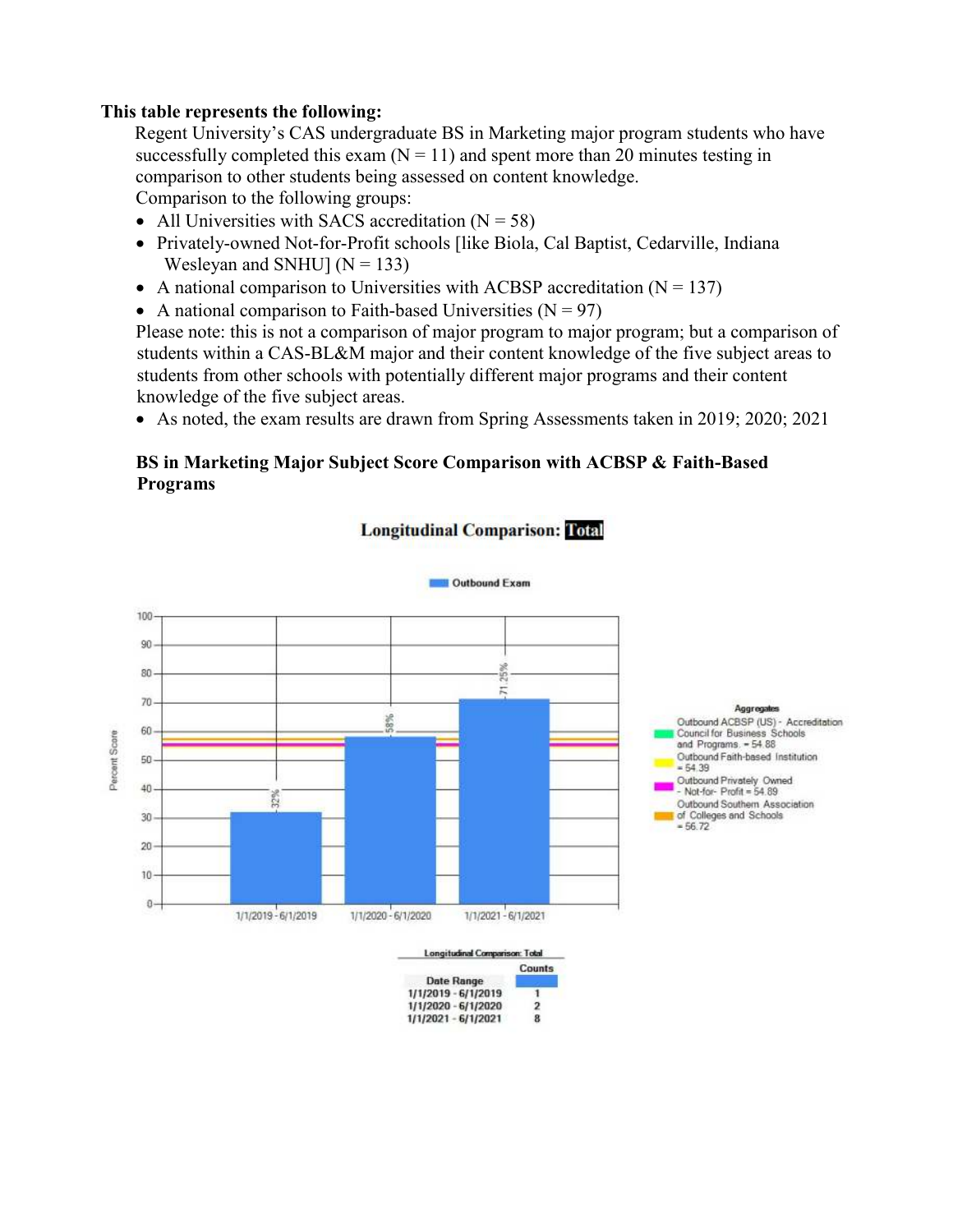Regent University's CAS undergraduate BS in Accounting major program students who have comparison to other students being assessed on content knowledge. successfully completed this exam  $(N = 18)$  and spent more than 20 minutes testing in

Comparison to the following groups:

- All Universities with SACS accreditation  $(N = 58)$
- Wesleyan and SNHU]  $(N = 133)$ • Privately-owned Not-for-Profit schools [like Biola, Cal Baptist, Cedarville, Indiana
- A national comparison to Universities with ACBSP accreditation  $(N = 137)$
- A national comparison to Faith-based Universities  $(N = 97)$

 knowledge of the five subject areas. Please note: this is not a comparison of major program to major program; but a comparison of students within a CAS-BL&M major and their content knowledge of the five subject areas to students from other schools with potentially different major programs and their content

• As noted, the exam results are drawn from Spring Assessments: 2020; 2021

#### **BS in Accounting Major Subject Score Comparison with ACBSP & Faith-Based Programs**



#### **Longitudinal Comparison: Total**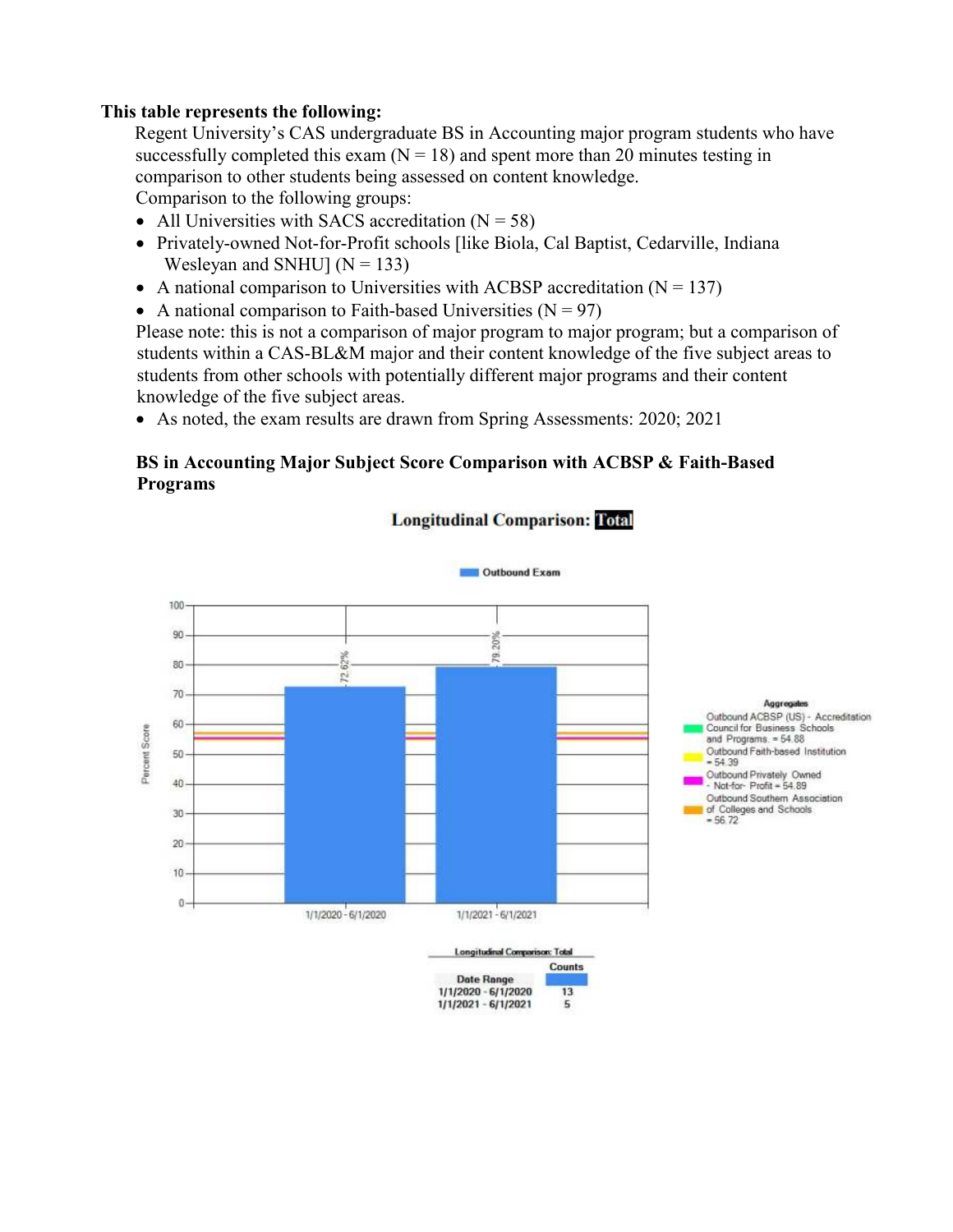comparison to other students being assessed on content knowledge. Regent University's CAS undergraduate AA/AS in Business program students who have successfully completed this exam  $(N = 18)$  and spent more than 20 minutes testing in

Comparison to the following groups:

- All Universities with SACS accreditation  $(N = 58)$
- Wesleyan and SNHU]  $(N = 133)$ • Privately-owned Not-for-Profit schools [like Biola, Cal Baptist, Cedarville, Indiana
- A national comparison to Universities with ACBSP accreditation  $(N = 137)$
- A national comparison to Faith-based Universities  $(N = 97)$
- Liberty]  $(N = 167)$ • Privately-owned Universities [like American Public University, Capella, Grand Canyon and

 Please note: this is not a comparison of major program to major program; but a comparison of students within a CAS-BL&M major and their content knowledge of the five subject areas to students from other schools with potentially different major programs and their content knowledge of the five subject areas.

• As noted, the exam results are drawn from Spring Assessments taken in 2019; 2020; 2021

### **AA/AS in Business Subject Score Comparison with ACBSP & Faith-Based Programs Longitudinal Comparison: Total**



**Date Range** 1/1/2019 - 6/1/2019

1/1/2020 - 6/1/2020

1/1/2021 - 6/1/2021

7

9

 $\overline{\mathbf{2}}$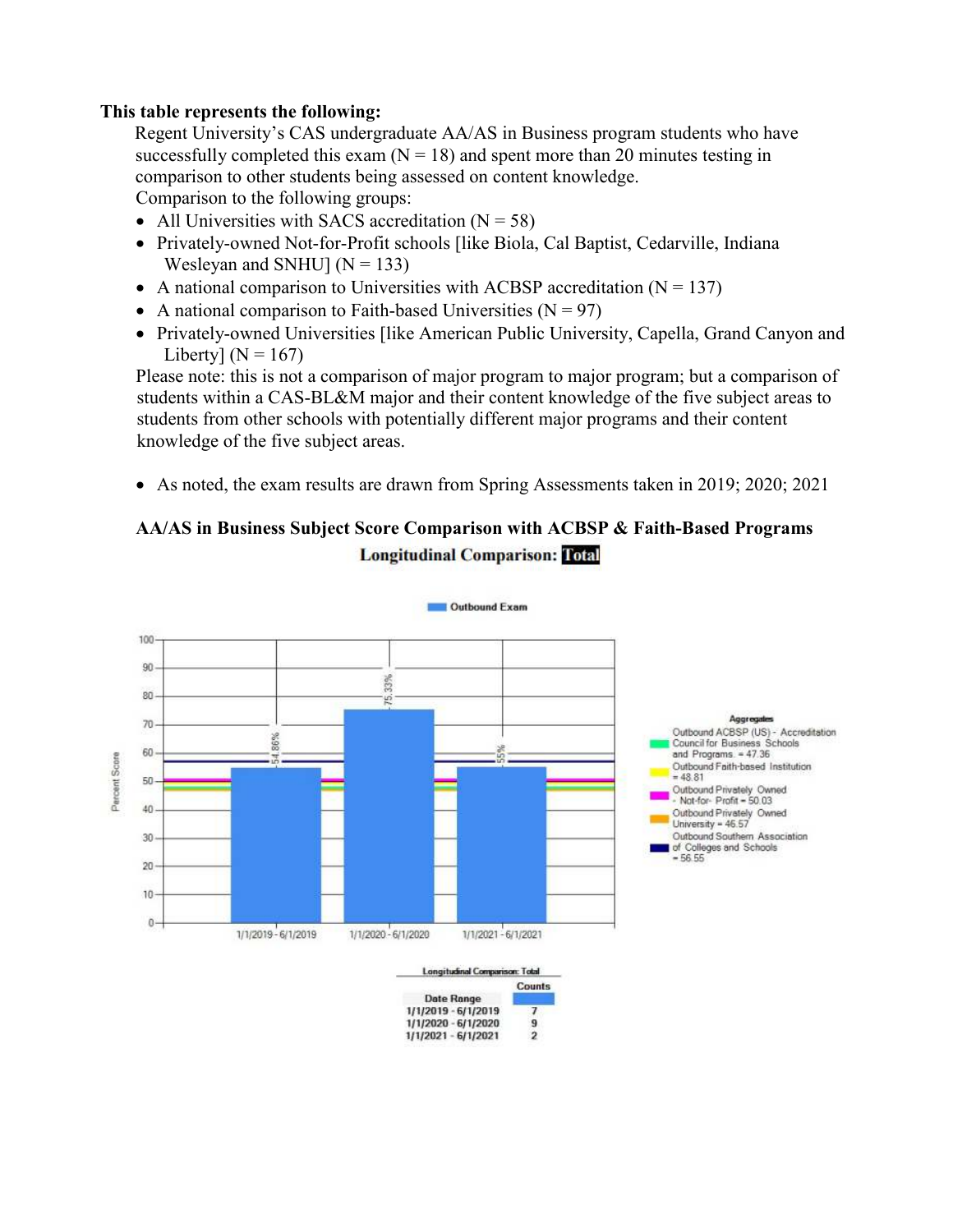#### **Individual Major Programs Results & Analysis**

 sample size is much smaller, only two students this year. The overall percentage from 2020 to 2021 dropped 37%. The overall percentile score was represented at the same range in Accounting and Strategy and in Marketing. Finance knowledge was adjusted above the standard while Economic knowledge demonstrated was below the standard. The analysis indicates that for the percentile AA there was a regression this year back to results similar to the first year of the assessment. The score, Accounting and Strategy and Marketing scored approximately the same as the overall percentile, while the Finance score was above the percentile and the Economics score was below. The students exceeded the aggregate comparison group except for the regional SACS accreditation average.

 Note on the Peregrine BS in Accounting Results noted here: BS Accounting- we only have two since all but the Economics scores are up year to year. Economics is only down slightly, less than a years of data, and the Accounting major is switching to its own assessment which will be included in 2021 as well as in the future. Scores improved 8% from 2020 to 2021; and the BS in Accounting results were 30% higher that the average scores of the aggregate comparison group. Since results improved from Spring 2020 to Spring 2021, it's hard to determine where the areas of weakness are percentage point.

 scores are still on average 18% ahead of the Aggregate comparison groups. The greatest decrease was in the Strategic Management area followed by Accounting. See graph for actual results. In the assessment of the overall performance of students, we made note of the weaknesses in the area of BS Business- we witnessed a 7% drop in performance for the BS in Business performance around the comprehensive exams over last year, from th 70th percentile to the 65th percentile. Student Strategic Management. Under Strategic Management areas that seem to be weaker and need improvement were the knowledge of business level strategy, strategic planning and decisionmaking, and stakeholders and shareholders.

 BS Management- this major program saw an increase improvement from both 2019 and 2020, a significant improvement from 2020 to 2021. Student scores are 5% higher that AY 2020, and on average 19% ahead of the Aggregate comparison groups noted. Significant growth under the Accounting knowledge, with some minor decrease in the Marketing content knowledge, and a decrease in 20% in the Economics content knowledge. We are seeing some content knowledge weakness in Economics and Strategic Management in many of these Peregrine assessments. We have tried to tighten requirements for students entering this Management major to be sure that they take the prerequisite Microeconomics course and not an alternative general Economics course for when students transfer into the major.

 students in the pipeline and the lack of graduates. We hope to continue to collect data on this major, and see it grow. Our headcount tells us that we continue to see it a slow and steady increase in the BS MIS - this major only had one input over the three Spring Sessions being assessed, in the 90th percentile. The major has not graduated any students. This student score is 38% ahead of the Aggregate comparison groups noted. Our efforts to collect data are limited by the number of number of students in the major program. We hope to start to see more results of these assessments in the future.